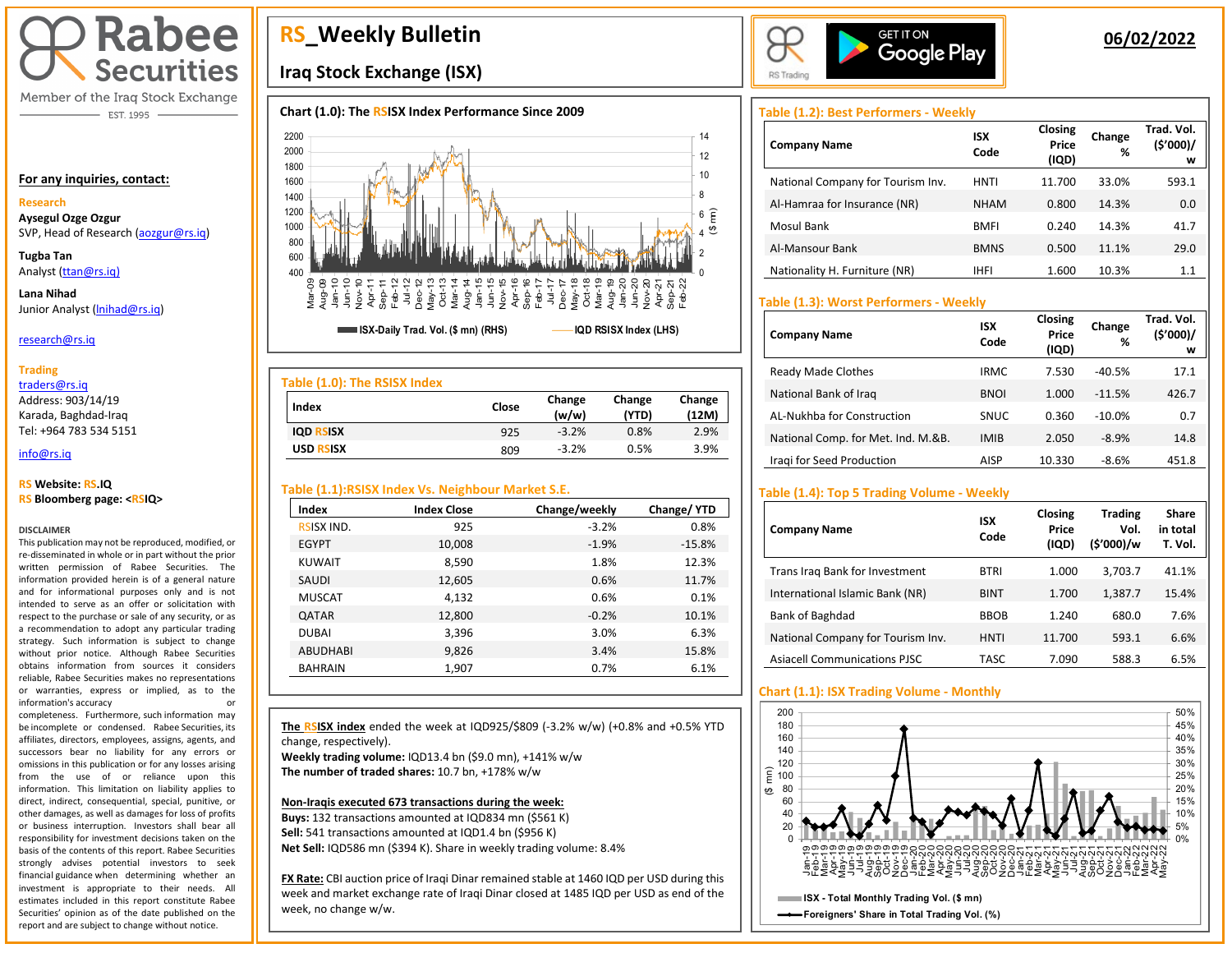



## **Weekly News from Iraq**

#### **Politics**

• President Barham Salih met with the British Ambassador to Iraq, Mark Bryson-Richardson. Iraqi-British ties were discussed during the meeting. Meeting's agenda included the discussions of having further cooperation in the field of fighting against terror, protecting the environment and tackling climate change. (Presidency.iq)

• President Barham Salih met with Ms. Jeanine Hennis-Plasschaert, the Special Representative of the Secretary-General for the United Nations Assistance Mission for Iraq (UNAMI). Recent developments in politics, the economy, and in security-related matters in Iraq were discussed during the meeting. (Presidency.iq)

• President Barham Salih met with Egypt's Ambassador to Iraq, Walid Mohammed Ismail. President Salih spoke about the Iraqi - Egyptian relations. He stressed the need to further develop political and economic relations and to work together to protect the environment in a way that would most benefit both nations' citizens and the region, as well. (Presidency.iq)

• President Barham Salih met with the Head of the Federal Commission of Integrity, Alaa Jawad al-Saadi. President Salih emphasized the important role played by the Federal Commission of integrity in curbing corruption. (Presidency.iq)

• In a telephone conversation on Sunday evening, the President of the Islamic Republic of Iran, and the Prime Minister (PM) of Iraq stressed the importance of regional cooperation. Raisi also stressed the need to speed up the implementation of railway lines between the two countries, noting that the development of transportation lines will lead to economic growth and stability in the region. (Shafaq News)

• On Sunday, PM Mustafa Al-Kadhimi received the Iranian Vice President and Head of the Environmental Protection Organization, Ali Salajeghah. During the meeting, they discussed strengthening bilateral cooperation between Iraq, Iran, and the rest of the region in the field of facing environmental challenges, in a way that guarantees the rights and common interests of all countries fairly. (PMO.iq)

• National Security Adviser Qassim al-Araji received in his office, Brazilian Minister of Strategic Affairs, Flavio Augusto, and his accompanying delegation. During the meeting, they reviewed bilateral relations between Iraq and Brazil, and ways to develop it via joint cooperation, particularly in the area of security and defense. (INA)

• The head of the Supreme Judicial Council, Faiq Zeidan, received the French Ambassador to Iraq, Eric Chevalier. During the meeting, they discussed the procedures for signing a memorandum of understanding between the Supreme Judicial Council in Iraq and the French judiciary, in addition to cooperation between the two countries in the field of combating corruption. (INA)

• The Minister of Foreign Affairs, Fuad Hussein, discussed on Wednesday the regional and international political developments with Italy's Vice Minister of Foreign Affairs and International Cooperation, Marina Sereni, during their meeting in Baghdad. Hussein and Sereni exchanged views on issues of common interest and talked about ways to strengthen the relations between the two countries to meet the needs of their people, according to a statement by the Iraqi Foreign Ministry. (Iraqi News)

• Foreign Minister Fuad Hussein has arrived in Marrakesh, Morocco, to participate in the ministerial meeting of the international coalition to defeat ISIS. The Minister's participation comes in the context of the renewal of Iraq's support to the international efforts led by the coalition to combat ISIS. (MOFA)

• Head of the Department of Protocol, Dr Ali Shamran Hachim, has received the Australian Ambassador accredited to Iraq, Ms Paula Ganly. During the meeting, they discussed several topics of common interest and mutual keenness to develop the cooperation on all levels and in various fields. (MOFA)

• On Friday, Kurdish leader Masoud Barzani received a phone call from French President Emmanuel Macron and discussed the political situation in Iraq and Kurdistan. "The two sides discussed the political and security situations in Iraq and Kurdistan, the foreign interference in Iraq, and the relations between France and the Kurdistan Region." (Shafaq News)

#### **Economics**

• According to the preliminary statistics issued by SOMO, the total amount of exports of crude oil reached 102.3 mn barrels in May, with revenues amounting to \$11.43 bn. The average daily quantities amounted to 3.3 mn bpd, while the average price of one barrel amounted to more than \$111.8. (INA)

• Oil Minister Ihsan Abdul-Jabbar on Saturday was received by French Foreign Minister Catherine Colonna in Paris, where they discussed cooperation in various fields, including clean energy. Abdul-Jabbar, during the meeting, urged France to establish a French university in Iraq's Basra as a center for training and developing high skills in Basra to enhance local community services to obtain job opportunities. He stressed the need for cooperation in clean energy, as France "has a scientific background in energy technologies." The Iraqi minister further added that Baghdad is working to boost oil production as a first phase to 5.0 mn bpd by 2025 and 8.0 mn bpd by 2028. (Bas News)

• The Governor of the Central Bank of Iraq (CBI), Mustafa Ghaleb Mokhif, received on Monday, a delegation from the International Visa Company, where the company started the first steps of its work in Iraq. Mr. Ghaleb stressed that the CBI will support the company's steps in its work in Iraq because of its importance in attracting sober international expertise and the need to encourage electronic payments and enhance financial inclusion. (CBI)

• PM Mustafa Al-Kadhimi chaired a meeting of the Energy Committee, in the presence of several ministers. The meeting was devoted to discussing the status of electric power, overcoming obstacles, and new signs that could face the work of the ministry. (PMO.iq)

• Iran has reduced its gas supply to Iraq by 5 mn cubic meters per day, causing a reduction in electricity production, according to a statement on Wednesday from Iraq's Ministry of Electricity. (Iraq Business News)

• President Barham Salih met with the Minister of Transport, Nasser Hussein al-Shibli. They discussed the importance of developing the transportation sector, with a focus on the need to take advantage of global expertise in this area. Additionally, he talked about the necessary need to deliver better service for the Iraqi citizens as well as improve all means of transportation ground, air, and sea. (Presidency.iq)

• Foreign Minister, Fuad Hussein, met with the Norwegian Special Envoy for Iraq and Syria, Ms Hilde Haraldstad. The two sides discussed prospects for intensifying bilateral cooperation on all fields, including Norwegian investment in the Iraqi market and trade exchange, referring to the substantial opportunities in the field of business institutions in Iraq. (MOFA)

• Foreign Minister Fuad Hussein discussed with Mr. Ayman Safadi, Jordanian Deputy PM and Minister of Foreign Affairs, on the sidelines of his participation in the 20th Doha Forum. The two sides touched upon the topics of the meeting, especially the war in Europe and its repercussions on the situation, the economy and food security in the region. (MOFA)

• The General Secretariat of the Cabinet announced on Monday, the government's efforts of vital projects within the draft of the Chinese agreement, while indicating completing of procedures for handing over 1,000 plots within the agreement. (INA)

#### **Economics (cont.)**

• Kurdistan Region PM Masrour Barzani has approved the allocation of IQD356.7 bn (\$245 mn) to fund water projects across the Kurdistan Region. "Among the projects that the budget is set to fund is the reformation of fresh-water lines in different areas, alongside development of reservoirs across the Region," the KRG said on Sunday. (Bas News)

İ

 $\overline{\phantom{a}}$ 

• Kurdistan Region Health Minister Saman Barzanji and his Iraqi counterpart Hani Al Iqabi held a phone call on Sunday to discuss closer cooperation between Erbil and Baghdad. A statement by Kurdistan Region's Ministry of Health said the pair stressed the importance of stronger partnership between the two ministries and provision of medical supplies to Erbil. (Bas News)

#### **Iraq Stock Exchange**

• According to the ISC decision, the depositing procedure of the second issue of the "Binaa Bonds" including its all categories started on May 9 and the bonds have been tradable on the ISX starting Jun. 1. The price change will be 5% based on the purchasing price of the bond during the issuance period. The minimum commission for the brokerage firms will be IQD1,000 and the commission percentage will be 0.003 of the bond value and the ISX's commission will be 0.3% of the bond value. The bonds will trade from 10:00 am till 1:00 pm.

• **Cross Transaction:** 5.5 bn shares of Trans Iraq Bank for Investment (BTRI) on May 29 and May 30, valued at IQD5.5 bn and corresponding to 2.1% of BTRI's capital.

• Asiacell (TASC) resumed trading on May 31 after being suspended from trading for its AGM (May 28) in which they discussed and approved 2021 annual financial statements and distributing 100% cash dividends (IQD1.0 dividend per share, 11.8% dividend yield).

• ISX suspended trading of Ameen Al-Iraq Islamic Bank (BAME) starting May 31 due to the GA that will be held on Jun. 5 to discuss increasing the company's capital from IQD200 bn to IQD250 bn through 25% rights issue.

• Al-Ameen Financial Investment (VAMF) resumed trading on Jun. 1 after being suspended from trading for its AGM (May 30) in which they discussed and approved 2021 annual financial statements.

• ISX will suspend trading of Al-Mashreq Al-Arabi Islamic Bank for Investment (BAMS) starting Jun. 7 due to the GA that will be hold on Jun. 12 to elect seven original and seven alternative board members.

• Ready-Made Clothes (IRMC) invited its shareholders to subscribe on 1.6 bn shares starting May 29 from the capital increase to IQD3.2 bn through 100% rights issue. Subscription period is no less than 30 days and no more than 60 days.

#### **Table (1.5): Financial Statement Announcements (this week)**

| Sector / Company Name                          | <b>ISX Code</b> | Profit (Loss) Before Tax (IQD '000) |              |                     |              | Profit (Loss) Before Tax (\$) |                     |  |  |  |
|------------------------------------------------|-----------------|-------------------------------------|--------------|---------------------|--------------|-------------------------------|---------------------|--|--|--|
|                                                |                 | 3M21                                |              | 3M22 Y/Y Change (%) | 3M21         |                               | 3M22 Y/Y Change (%) |  |  |  |
| <b>Banking Sector</b>                          |                 |                                     |              |                     |              |                               |                     |  |  |  |
| Al-Ansari Isl. Bank for Investment & Finance   | <b>BANS</b>     | $-465,000$                          | $-1,318,000$ |                     | $-317,566$   | $-893,081$                    |                     |  |  |  |
| Commercial Bank of Iraq                        | <b>BCOI</b>     | 2,713,587                           | 2,643,224    | $-3%$               | 1,853,209    | 1,791,058                     | $-3%$               |  |  |  |
| Iraqi Middle East Investment Bank              | <b>BIME</b>     | $-3,967,000$                        | 720,000      |                     | $-2,709,211$ | 487,874                       |                     |  |  |  |
| Al Janoob Islamic Bank                         | <b>BJAB</b>     | $-428.141$                          | 6.604.445    |                     | $-292.393$   | 4.475.195                     |                     |  |  |  |
| Kurdistan International Islamic Bank           | <b>BKUI</b>     | 4,946,000                           | 10,610,000   | 115%                | 3,377,806    | 7,189,372                     | 113%                |  |  |  |
| Al Taif Islamic Bank                           | <b>BTIB</b>     | $-1,166,426$                        | $-515, 131$  |                     | $-796,595$   | $-349.055$                    |                     |  |  |  |
| Union Bank                                     | <b>BUOI</b>     | 821.000                             | 2,043,000    | 149%                | 560.691      | 1,384,344                     | 147%                |  |  |  |
| <b>Telecom Sector</b>                          |                 |                                     |              |                     |              |                               |                     |  |  |  |
| Asiacell Communications PJSC                   | <b>TASC</b>     | 70.715.000                          | 72,394,000   | 2%                  | 48.293.883   | 49.054.422                    | 2%                  |  |  |  |
| Al-Khatem Telecoms                             | <b>TZNI</b>     | 24,767,000                          | 5,980,000    | $-76%$              | 16,914,298   | 4,052,068                     | $-76%$              |  |  |  |
| <b>Industry Sector</b>                         |                 |                                     |              |                     |              |                               |                     |  |  |  |
| National Company for Metallurgical Industries, | <b>IMIB</b>     | $-87.844$                           | 189.139      |                     | $-59.992$    | 128.161                       |                     |  |  |  |
| <b>Hotel&amp;Tourism Sector</b>                |                 |                                     |              |                     |              |                               |                     |  |  |  |
| <b>Ishtar Hotels</b>                           | <b>HISH</b>     | $-419.199$                          | $-165.167$   |                     | $-286.286$   | $-111.918$                    |                     |  |  |  |
| Mansour Hotel                                  | <b>HMAN</b>     | $-272.059$                          | 302.770      |                     | $-185.799$   | 205.158                       |                     |  |  |  |
| Palestine Hotel                                | <b>HPAL</b>     | $-212,108$                          | 237,850      |                     | $-144,857$   | 161,168                       |                     |  |  |  |
| <b>Insurance Sector</b>                        |                 |                                     |              |                     |              |                               |                     |  |  |  |
| Al-Hamraa for Insurance                        | <b>NHAM</b>     | 4,705,218                           | 840,742      | $-82%$              | 3,213,367    | 569,690                       | $-82%$              |  |  |  |
| Average IQD/US\$**                             |                 |                                     |              |                     | 1.464        | 1.476                         | 1%                  |  |  |  |
|                                                |                 |                                     |              |                     |              |                               |                     |  |  |  |
| Sector / Company Name                          | <b>ISX Code</b> | Profit (Loss) Before Tax (IQD '000) |              |                     |              | Profit (Loss) Before Tax (\$) |                     |  |  |  |
|                                                |                 | <b>FY20</b>                         |              | FY21 Y/Y Change (%) | <b>FY20</b>  |                               | FY21 Y/Y Change (%  |  |  |  |
| <b>Banking Sector</b>                          |                 |                                     |              |                     |              |                               |                     |  |  |  |
| Al-Arabiya Islamic Bank                        | BAAI*           | 358.315                             | $-2.756.322$ |                     | 287,427      | $-1.862.578$                  |                     |  |  |  |
| Commercial Bank of Iraq                        | BCOI*           | 40,366,425                          | 13,009,256   | $-68%$              | 32,380,393   | 8,790,972                     | $-73%$              |  |  |  |
| <b>Gulf Commercial Bank</b>                    | BGUC*           | 106,293                             | $-5,038,770$ |                     | 85,264       | $-3,404,936$                  |                     |  |  |  |
| Mosul Bank                                     | BMFI*           | 1.708.786                           | 4.570.435    | 167%                | 1.370.722    | 3,088,460                     | 125%                |  |  |  |
| National Islamic Bank                          | BNAI*           | 2,034,694                           | 995.491      | $-51%$              | 1,632,154    | 672,700                       | $-59%$              |  |  |  |
| <b>Telecom Sector</b>                          |                 |                                     |              |                     |              |                               |                     |  |  |  |
| Al-Khatem Telecoms                             | TZNI*           | 124.042.000                         | 73.602.000   | $-41%$              | 99.501.720   | 49.736.369                    | $-50%$              |  |  |  |
| <b>Hotel&amp;Tourism Sector</b>                |                 |                                     |              |                     |              |                               |                     |  |  |  |
| Karbala Hotels                                 | HKAR*           | 35,206                              | $-1,352$     |                     | 28,241       | $-914$                        |                     |  |  |  |
| <b>Services Sector</b>                         |                 |                                     |              |                     |              |                               |                     |  |  |  |
| <b>Baghdad Passengers Transport</b>            | SBPT*           | 1,559,425                           | 1,823,737    | 17%                 | 1.250.911    | 1,232,385                     | $-1%$               |  |  |  |
| <b>Agriculture Sector</b>                      |                 |                                     |              |                     |              |                               |                     |  |  |  |
| AL - Rebas for Poultry & Feed                  | AREB*           | 3,194,229                           | $-295,440$   |                     | 2,562,288    | $-199,643$                    |                     |  |  |  |
| Average IQD/US\$**                             |                 |                                     |              |                     | 1.247        | 1.480                         | 19%                 |  |  |  |

*Source: Iraq Stock Exchange (ISX), Iraqi Securities Commission (ISC), Rabee Securities (RS)*

*\*Audited \*\* We calculate average IQD/US\$ by calculating the average market price of IQD*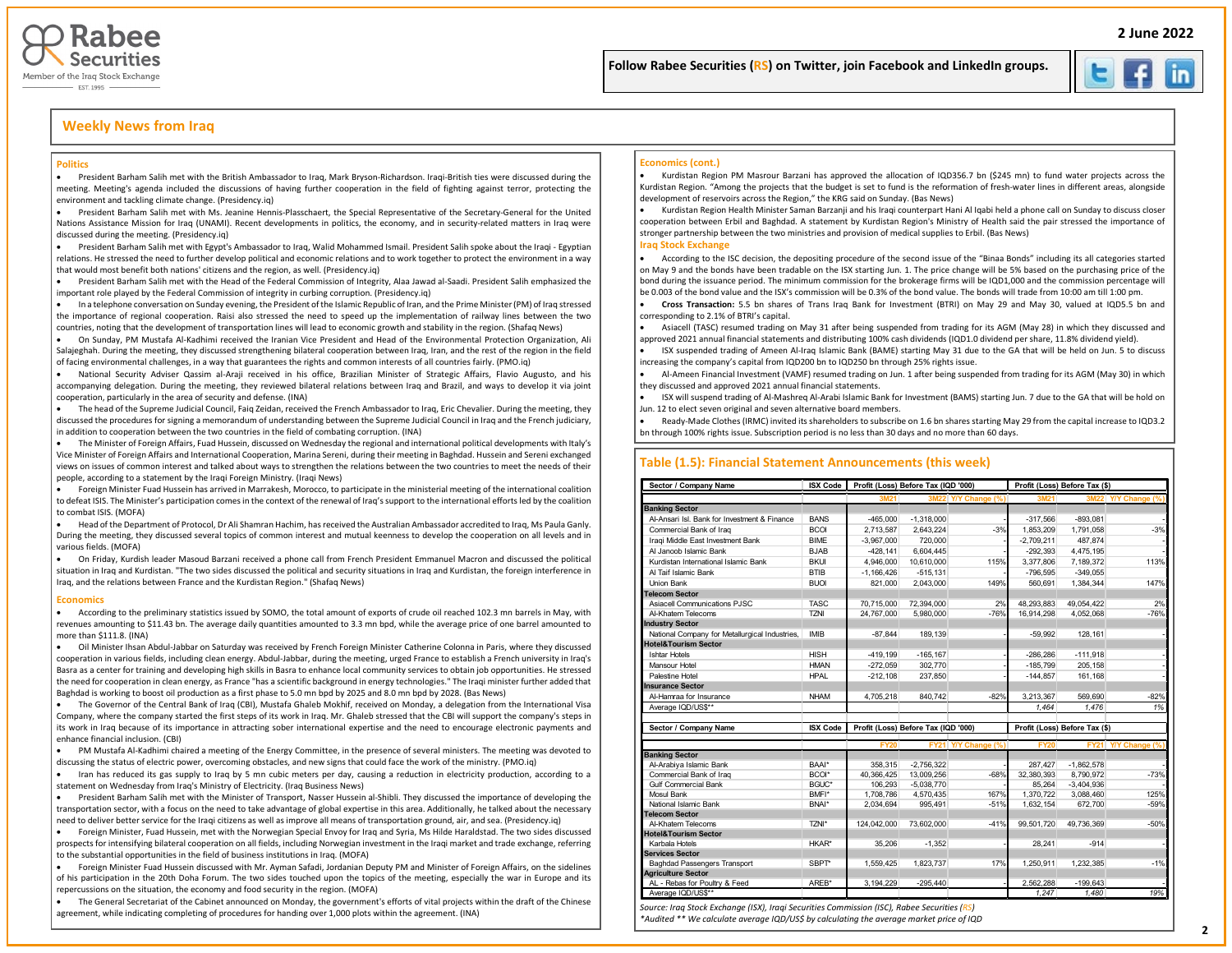

## **Weekly Charts and Tables**

#### **Table (1.6): Iraq Stock Exchage (ISX) Dividend Yields**

| Iraq Stock Exchange (ISX) - Dividend Yields                                           |      |      |      |      |                     |
|---------------------------------------------------------------------------------------|------|------|------|------|---------------------|
|                                                                                       |      |      |      |      | <b>Last Twelve-</b> |
|                                                                                       | 2018 | 2019 | 2020 | 2021 | <b>Months</b>       |
| Average Dividend Yield (%) of All ISX Stocks                                          | 1.5% | 1.1% | 0.9% | 0.7% | 0.7%                |
| Average Dividend Yield (%) of Non-Zero Dividend Yields of ISX Stocks                  | 5.2% | 4.8% | 4.8% | 4.3% | 4.6%                |
| Average Dividend Yield (%) of All Top-20 ISX Stocks (by Mcap)                         | 2.2% | 1.7% | 2.1% | 1.0% | 1.2%                |
| Average Dividend Yield (%) of Non-Zero Dividend Yields of Top-20<br><b>ISX stocks</b> | 4.8% | 3.8% | 4.8% | 7.0% | 8.2%                |

*\*As of Today*

*Note: While calculating the dividend yields for the ISX for different periods, we grouped the ISX listed companies based on the date when the shares resumed trading following the dividend distribution decision taken in the AGM.* 

## **Table (1.7): Recent Dividend Distributions by ISX Listed Companies**

| <b>Company Name</b>                     | <b>ISX</b>  | Ex-dividend Ex-dividend |             | <b>Dividend</b> | Dividend I |
|-----------------------------------------|-------------|-------------------------|-------------|-----------------|------------|
|                                         | Code        | date                    | date price  |                 | Yield      |
|                                         |             |                         | (IQD/share) | (IQD/share)     | (%)        |
| Iraqi Agr. Products Marketing Meat      | <b>AIPM</b> | 4-Feb-21                | 4.60        | 0.050           | 1.1%       |
| Iragi Agricultural Products             | AIRP        | 23-Dec-20               | 12.65       | 0.500           | 4.0%       |
| Iragi for Seed Production               | <b>AISP</b> | $4$ -Jul-21             | 11.60       | 0.600           | 5.2%       |
| Middle East Producing & Mark. - Fish    | AMEF        | $2-May-21$              | 11.45       | 0.050           | 0.4%       |
| Commercial Bank of Iraq                 | <b>BCOI</b> | $21$ -Jan- $21$         | 0.43        | 0.025           | 5.8%       |
| Al-Mansour Bank                         | <b>BMNS</b> | 20-Jun-21               | 0.58        | 0.060           | 10.3%      |
| National Bank of Iraq                   | <b>BNOI</b> | 11-Mar-21               | 0.87        | 0.080           | 9.2%       |
| Al-Taif Islamic Bank                    | <b>BTIB</b> | 15-Jul-21               | 1.00        | 0.000056        | 0.000056   |
| <b>Trust International Islamic Bank</b> | <b>BTRU</b> | 23-Mar-22               | 0.35        | 0.010           | 2.9%       |
| <b>Baghdad Hotel</b>                    | <b>HBAG</b> | 27-Mar-22               | 8.80        | 0.280           | 3.2%       |
| <b>Baghdad Hotel</b>                    | <b>HBAG</b> | 8-Dec-20                | 8.00        | 0.500           | 6.3%       |
| <b>Babylon Hotel</b>                    | <b>HBAY</b> | $1-Nov-21$              | 84.00       | 1.750           | 2.1%       |
| National for Tourist Investments        | <b>HNTI</b> | 26-Apr-21               | 8.19        | 0.190           | 2.3%       |
| <b>Baghdad Soft Drinks</b>              | <b>IBSD</b> | 17-Apr-22               | 4.72        | 0.250           | 5.3%       |
| <b>Baghdad Soft Drinks</b>              | <b>IBSD</b> | 25-Feb-21               | 4.60        | 0.200           | 4.3%       |
| <b>Al-Khazer Construction Materials</b> | <b>IKHC</b> | $1-Sep-21$              | 0.80        | 0.100           | 12.5%      |
| AL-Kindi of Veterinary Vaccines Drugs   | <b>IKLV</b> | $1$ -Jun- $21$          | 1.60        | 0.020           | 1.3%       |
| Ready Made Clothes                      | <b>IRMC</b> | 30-Nov-21               | 14.06       | 0.070           | 0.5%       |
| Ready Made Clothes                      | <b>IRMC</b> | $5 - Jan - 21$          | 10.73       | 0.070           | 0.7%       |
| Al-Ameen Estate Investment              | <b>SAEI</b> | 22-Jun-21               | 0.77        | 0.030           | 3.9%       |
| <b>Baghdad Passengers Transport</b>     | <b>SBPT</b> | 9-Aug-21                | 29.61       | 1.400           | 4.7%       |
| Mamoura Real-estate                     | <b>SMRI</b> | 12-May-22               | 2.99        | 0.060           | 2.0%       |
| <b>Asiacell Communications PJSC</b>     | <b>TASC</b> | 23-May-22               | 8.50        | 1.000           | 11.8%      |
| <b>Asiacell Communications PJSC</b>     | <b>TASC</b> | 27-Sep-21               | 9.42        | 0.700           | 7.4%       |

*Note:According to Iraqi securities rules, the ex-date is the last trading session before the Annual General Assembly Meeting (AGM). Shareholders who own the shares before or at the market close on the ex-date have the right to receive dividend and/or bonus shares and participate in the rights issue at the book value. We calculate dividend yields by dividing dividend per share to the closing price before the AGM.*

*Source: Iraq Stock Exchange (ISX), Iraqi Securities Commission (ISC), Rabee Securities (RS)*



#### **Table (1.8): Iraq's International Bonds**

|                | 2023 Eurobond (Coupon rate: 6.75%,<br>2 times per year, Issue Vol.: \$1.0 bn) | 2028 Eurobond (Coupon rate: 5.80%,<br>2 times per year, Issue Vol.: \$2.7 bn) |  |  |  |  |  |  |  |  |  |  |
|----------------|-------------------------------------------------------------------------------|-------------------------------------------------------------------------------|--|--|--|--|--|--|--|--|--|--|
| Price<br>Price |                                                                               |                                                                               |  |  |  |  |  |  |  |  |  |  |
| Last           | 99.3                                                                          | 94.2                                                                          |  |  |  |  |  |  |  |  |  |  |
|                | *As of June 2, 2022, Source: Börse Frankfurt (Frankfurt Stock Exchange)       |                                                                               |  |  |  |  |  |  |  |  |  |  |

**Recent Data for Public Budget, Inflation, Net Foreign Assets of CBI and Iraq Banking Sector B/S Performance**

#### **Public Budget (in March 2022):**

Public budget revenues: +102% y/y to IQD34.9 trln (around \$23.7 bn) Public budget expenses: +35% y/y to IQD23.5 trln (around \$16.0 bn) Public budget recorded an IQD11.4 trln (around \$7.8 bn) surplus in March 2022 compared to recording an IQD131.7 bn (around \$90.2 mn) deficit in March 2021. (Source[: MoF website\)](http://mof.gov.iq/obs/ar/Pages/obsDocuments.aspx)

**Annual Inflation (March 2022):** +5.2% (y/y change).

**Net Foreign Assets of CBI (as of Apr. 21, 2022):** IQD98.5 trln (\$67.5 bn), +8.5% ytd.

#### **Iraq Banking Sector (As end of February 2022)**

**Total Assets:** IQD159.9 trln (\$18.8 bn), -0.3% ytd.

**Total Deposits**: IQD96.7 trln (\$65.8 bn), +0.6% ytd.

-Saving and fixed deposits: IQD26.2 trln (\$17.8 bn), +1.5% ytd.

-Current deposit accounts: IQD70.5 trln (\$48.0 bn), -2.4% ytd (constituted 72.9% of total banking sector deposits).

**Total Cash Credit Extended by Commercial Banks:** IQD52.5 trln (\$35.7 bn), -0.8% ytd.

-Private sector cash credits: -1.0% ytd to IQD29.3 trln (\$19.9 bn) (constituted 55.7% of total banking sector credits). (Source: CBI - [Economic and Statistic Data Website\)](https://cbiraq.org/)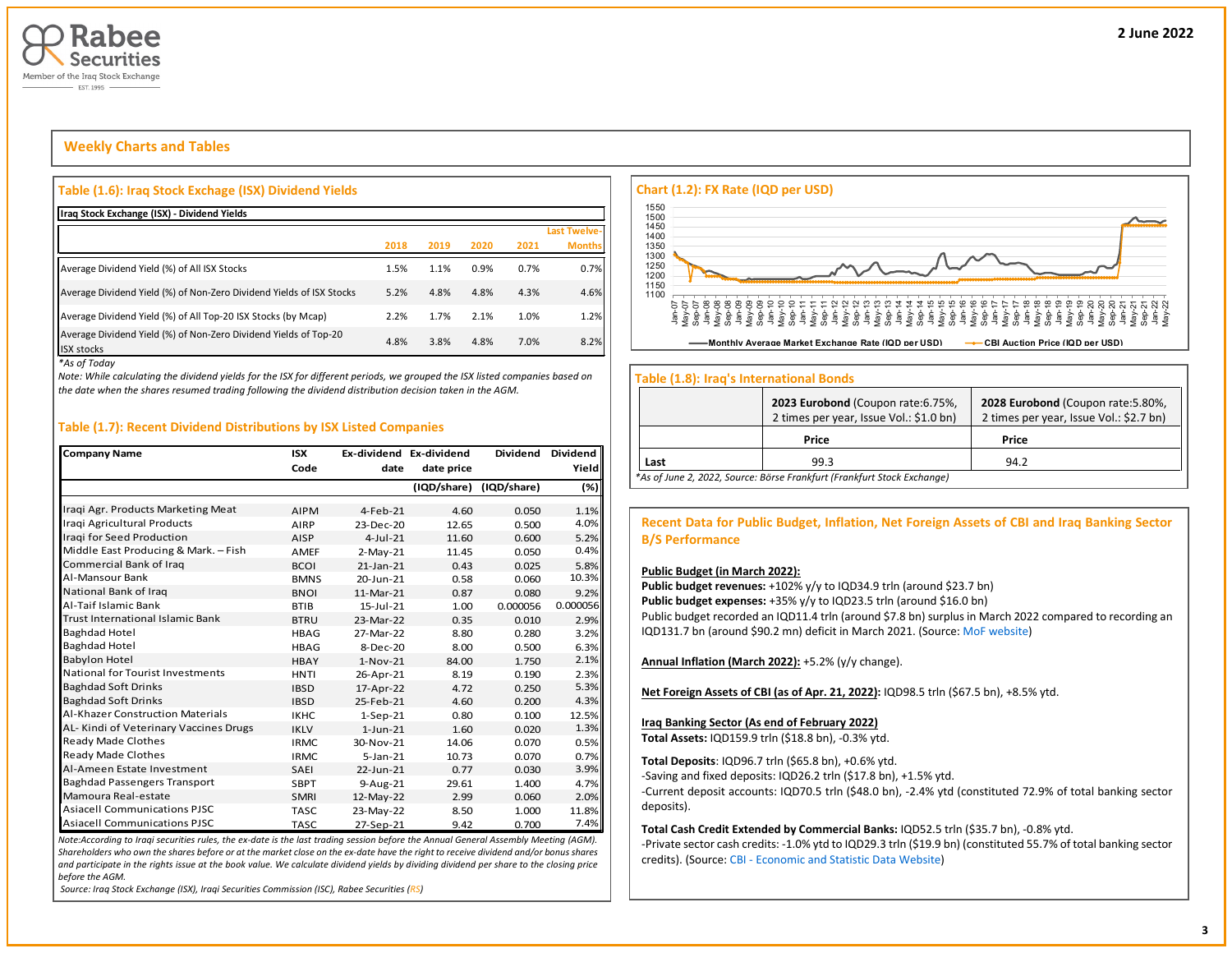## **Weekly Transactions in Brief**

#### **Table (1.9): Performance of Traded Shares**

| $(IQDmn)$ (\$ mn)<br>(IQD)<br>$(IQDmn)$ $($mn)$<br>(IQD'000)<br>Fin.*<br>FY19 FY20 Last* FY19 FY20 Last*<br><b>FY19</b><br><b>FY20</b><br><b>FY19</b><br><b>FY20</b><br>Last*<br>Code<br>(%)<br>(%)<br>Last<br><b>Telecom Sector</b><br>2,197,900 1,480.1<br>873,603<br>9.3<br>36.3<br>2.0<br><b>Asiacell Communications PJSC</b><br><b>TASC</b><br>310,000<br>208.8<br>7.09<br>$-5.5%$<br>9.2%<br>3M22<br>15.6<br>1.8<br>1.5 227.837 226.395<br>72.394<br>1,372,302<br>.292.856<br>1,470,451<br><b>TZNI</b><br>1,829,783<br>1,232.2<br>2.35<br>4,299,989 2,895.6<br>2.2%<br>$\mathbf 0$<br>3M22<br>57.3 41.4 926.5<br>2.3<br>1.8<br>5,980<br>1,958,556<br>2,402,853<br>Al-Khatem Telecoms<br>1.8 101,841 124,042<br>2,428,860<br>$\sim$<br>873,603<br>Total<br>2,139,783<br>1,441<br>6,497,889 4,375.7<br>329,678 350,437 78,374<br>3,330,858<br>3,721,716<br>3,873,304<br><b>Banking Sector</b><br><b>BAAI</b><br>250,000<br>168.4<br>1.15<br>287,500<br>193.6<br>$\Omega$<br>3M22<br>1.2<br>1.2<br>384<br>358<br>$-402$<br>249,150<br>249,510<br>246,037<br>Al-Arabiya Islamic Bank (NR)<br>m.d.<br>m.d.<br>12<br>n.v.<br>108<br><b>BAIB</b><br>250,000<br>168.4<br>1.08<br>270,000<br>181.8<br>3M22 807.6 299.0 #####<br>0.7<br>1.4<br>1.1<br>160<br>850<br>1,004<br>148,513<br>149,235<br>249,166<br>Asia Al Iraq Islamic Bank<br><b>BAME</b><br>$\Omega$<br>200,000<br>134.7<br>1.00<br>200,000<br>134.7<br>FY21<br>$-730$<br>$-1.943$<br>99,172<br>97,228<br>150,040<br>Ameen Al-Iraq Islamic Bank (NR)<br>1.0<br>18<br>n.a.<br>n.v<br>n.a.<br>n.a.<br>n.a.<br>168.4<br>Al-Mashreq Al-Arabi Islamic Bank (NR)***<br><b>BAMS</b><br>250,000<br>$\Omega$<br>3M22<br>$-1,689$<br>2,141<br>1,418<br>96,986<br>148,823<br>201,199<br>n.a.<br>n.a.<br>n.a.<br>n.a.<br>n.a.<br>n.a.<br><b>BANS</b><br>250,000<br>168.4<br>1.00<br>250,000<br>168.4<br>$\Omega$<br>3M22<br>243,777<br>243,666<br>$-932$<br>1,337<br>$-1,318$<br>243,419<br>Al-Ansari Isl. Bank for Inv.&Fin. (NR)<br>$\sim$<br>$\overline{a}$<br>n <sub>a</sub><br>n.a<br>n.a.<br>n.a.<br>n.a.<br>n.a.<br>Ashur International Bank<br><b>BASH</b><br>250,000<br>168.4<br>0.40<br>100,000<br>67.3<br>$-2.4%$<br>$-9.1%$<br>800<br>9M21<br>12.9<br>4.7<br>10.5<br>0.2<br>0.3<br>0.4<br>19.271<br>9,884<br>258,681<br>273,564<br>281,735<br>5.675<br><b>BBAY</b><br><b>Babylon Bank</b><br>250,000<br>168.4<br>0.10<br>25,000<br>16.8<br>$\Omega$<br>3M22<br>20.8<br>0.1<br>0.1<br>0.1<br>1.581<br>$-6,864$<br>459<br>273,170<br>251,848<br>257,255<br>n.v<br>n.v.<br><b>BBOB</b><br>168.4<br>1.6%<br>1,009,784<br>278,436<br>250,000<br>1.24<br>310,000<br>208.8<br>20.4%<br>3M22<br>5.1<br>10.5<br>25,775<br>12,398<br>273,641<br>318,872<br>Bank of Baghdad<br>10.3<br>0.3<br>0.4<br>1.0<br>10,837<br><b>BCIH</b><br>171.7<br>1.832<br>2.2<br>291,502<br>Cihan Bank for Islamic & Finance<br>255,000<br>2.29<br>583,950<br>393.2<br>3M22<br>m.d.<br>175.2<br>84.9<br>2.1<br>2.0<br>593<br>3.925<br>898<br>277,986<br>288,607<br>$\overline{\phantom{a}}$<br><b>BCOI</b><br>168.4<br>1.9%<br>$-11.3%$<br>Commercial Bank of Iraq<br>250,000<br>0.55<br>137,500<br>92.6<br>16,715<br>3M22<br>10.7<br>6,554<br>40,366<br>2,643<br>271,929<br>307,755<br>317,197<br>17.5<br>3.1<br>0.4<br>0.4<br>0.4<br><b>BDSI</b><br>168.4<br>Dar Es Salaam Inv. Bank (NR)***<br>250,000<br>0.13<br>32,500<br>21.9<br>$\Omega$<br>3M18<br>2.770<br>82,201<br>n.a<br>0.4<br>n.a.<br>n.v.<br>n.a.<br>n.a<br><b>BEFI</b><br>168.4<br>0.53<br>$\mathbf 0$<br>223<br>255,463<br>250,106<br>250,000<br>132,000<br>88.9<br>FY21<br>31.7<br>23.1<br>0.5<br>0.5<br>5,013<br>4,904<br>256,017<br>Economy Bank (NR)<br>$\sim$<br>n.a.<br>0.5<br>$\sim$<br><b>BELF</b><br>250.000<br>168.4<br>102,500<br>69.0<br>$-6.8%$<br>$-577$<br>258,710<br>265.092<br><b>Elaf Islamic Bank</b><br>0.41<br>$\Omega$<br>3M22<br>467<br>20.7<br>84.4<br>0.2<br>0.3<br>1.218<br>3.783<br>255,990<br>0.4<br><b>BERI</b><br>178.5<br>$\Omega$<br>Erbil Bank for Invest. & Finance (NR)<br>265,000<br>0.11<br>29,150<br>19.6<br>FY21<br>0.2<br>0.1<br>$-13,382$<br>$-8,893$<br>269,596<br>275,684<br>266,791<br>n.v.<br>n.v.<br>0.1<br>-3,897<br>$\sim$<br>$\overline{a}$<br>n.v.<br><b>BGUC</b><br>202.0<br>$-6.3%$<br>6.655<br>$-1.380$<br><b>Gulf Commercial Bank</b><br>300,000<br>0.15<br>45,000<br>30.3<br>3M22<br>0.1<br>0.1<br>0.1<br>$-3.931$<br>106<br>306,709<br>307,172<br>306,498<br>n <sub>v</sub><br>n.v<br>n.v.<br>168.4<br>4,280<br><b>BIBI</b><br>250,000<br>0.28<br>70,000<br>$-6.7%$<br>3M22<br>5,526<br>182<br>260,626<br>265,274<br>278,732<br>Investment Bank of Iraq<br>47.1<br>12.3<br>55.4<br>0.3<br>0.2<br>0.3<br>17<br>$\sim$<br>m.d.<br><b>BIDB</b><br>168.4<br>0.81<br>202,500<br>136.4<br>$\Omega$<br>7.609<br>269,262<br>282.495<br>International Development Bank (NR)<br>250,000<br>3M22<br>39.1<br>14.9<br>9.3<br>0.8<br>0.7<br>0.7<br>6.096<br>16.055<br>306,445<br><b>BIB</b><br>168.4<br>0.54<br>90.9<br>8.0%<br>$\mathbf 0$<br>3M22<br>272,140<br>289,594<br>282,676<br>Iraqi Islamic Bank<br>250,000<br>135,000<br>6.2<br>15.6<br>0.5<br>7,206<br>$\sim$<br>8.4<br>0.4<br>0.3<br>14.541<br>18,011<br>8.253<br><b>BIME</b><br>250.000<br>168.4<br>0.19<br>47,500<br>32.0<br>5.6%<br>$-5.0%$<br>3M22 317.8<br>720<br>267,290<br>264.891<br>265,650<br>Iraqi Middle East Investment Bank<br>9.8<br>0.1<br>0.1<br>0.2<br>194<br>$-1.687$<br>n.v<br>168.4<br>$\mathbf 0$<br>$-302$<br>253,585<br><b>BINI</b><br>250,000<br>1.00<br>250,000<br>168.4<br>3M22<br>83.4<br>0.9<br>1.0<br>3,302<br>44<br>253,686<br>249,085<br>Iraq Noor Islamic Bank (NR)<br>m.d.<br>1.0<br>n.v.<br><b>BINT</b><br>260.846<br>175.7<br>1.70<br>443.438<br>298.6<br>2.060.808<br>4.2<br>1.980<br>2.777<br>98,801<br>100.541<br>260.374<br>International Islamic Bank (NR)<br><b>FY21</b><br>n.v. 312.4<br>217.6<br>5.0<br>1.7<br>$-1.897$<br>$\sim$<br>$\Omega$<br><b>BJAB</b><br>250.000<br>168.4<br>1.00<br>3M22<br>22.6<br>1.0<br>654<br>6.604<br>250,835<br>251,329<br>262,749<br>Al Janoob Islamic Bank (NR)<br>250,000<br>168.4<br>m.d. 449.6<br>1.0<br>158<br>1.0<br>$\overline{\phantom{a}}$<br>17.869<br><b>BKUI</b><br>269.4<br>350.2<br>8.3%<br>4.0%<br>1.1<br>2.362<br>12.932<br>400,000<br>Kurdistan International Islamic Bank<br>400,000<br>1.30<br>520,000<br>3M22 217.1<br>36.8<br>51.8<br>1.0<br>0.8<br>10.610<br>400,000<br>630,408<br><b>BLAD</b><br>250.000<br>168.4<br>0.27<br>67,500<br>45.5<br>58.8%<br>$\Omega$<br>9M21<br>21.1<br>0.3<br>$-5.101$<br>$-2,479$<br>4,318<br>239,129<br>241,633<br>243.167<br>Al-Ataa Islamic Bank (NR)<br>$\sim$<br>n.v.<br>0.1<br>0.3<br>n.v.<br><b>BMFI</b><br>170.0<br>0.24<br>40.8<br>61.951<br>22.6<br><b>Mosul Bank</b><br>252.500<br>60,600<br>14.3%<br>60.0%<br>3M22<br>11.8<br>13.7<br>0.2<br>0.1<br>0.2<br>4.022<br>1.709<br>1.853<br>268,461<br>269,589<br>272,852<br>Al-Mansour Bank<br><b>BMNS</b><br>250,000<br>168.4<br>0.50<br>125,000<br>84.2<br>11.1%<br>$-2.0%$<br>43.088<br>3M22<br>20.2 20.3<br>0.6<br>9.743<br>8.126<br>2.686<br>279,661<br>286,555<br>282.740<br>13.5<br>0.5<br>0.4<br>$\Omega$<br><b>BMUI</b><br>250,000<br>168.4<br>1.00<br>250,000<br>168.4<br>3M22<br>152,075<br>250,392<br>Al Mustashar Islamic Bank (NR)<br>n.a.<br>46.3<br>1.6<br>1.0<br>3.599<br>6.005<br>$\Omega$<br>157,479<br>n.v.<br>n.a<br>National Islamic Bank<br><b>BNAI</b><br>251,000<br>169.0<br>1.02<br>256,020<br>172.4<br>2.0%<br>$\Omega$<br>3M22 100.3 121.6 309.7<br>0.9<br>0.7<br>0.9<br>3,022<br>2,035<br>402<br>279,186<br>275,075<br>274,944<br>$\sim$<br><b>BNOI</b><br>168.4<br>168.4<br>$-11.5%$<br>633,635<br>12,628<br>256,642<br>National Bank of Iraq<br>250,000<br>1.00<br>250,000<br>$-18.7%$<br>3M22<br>16.6<br>7.7<br>0.6<br>0.7<br>0.8<br>11,467<br>24,708<br>307,295<br>321,734<br>11.6<br>North Bank<br><b>BNOR</b><br>300,000<br>202.0<br>0.09<br>27,000<br>18.2<br>$\Omega$<br>3M22<br>0.1<br>$-2,962$<br>$-1,754$<br>265,428<br>262,467<br>253,424<br>0.1<br>0 <sub>1</sub><br>$-12,549$<br>n v<br>n.v.<br>n.v<br>$\overline{\phantom{a}}$<br>$\overline{\phantom{a}}$<br>$\Omega$<br><b>BQAB</b><br>250,000<br>168.4<br>0.24<br>40.4<br>FY21<br>15.0<br>422.7<br>1.0<br>0.2<br>4,629<br>167<br>240,913<br>244,907<br>245,074<br>Al-Qabedh Islamic Bank (NR)<br>60,000<br>n.v.<br>0.2<br>$-4,042$<br>Al-Qurtas Islamic Bank (NR)<br><b>BQUR</b><br>250,000<br>168.4<br>1.00<br>250,000<br>168.4<br>$\Omega$<br>3M22<br>89.3<br>177.5<br>1.0<br>1.0<br>1,605<br>3,324<br>408<br>252,051<br>254,851<br>255,974<br>n.a.<br>n a<br>Al-Rajih Islamic Bank for Inv.&Fin. (NR)<br><b>BRAJ</b><br>250,000<br>168.4<br>$\mathbf 0$<br>3M22<br>792<br>247,115<br>1.00<br>250,000<br>168.4<br>n.v.<br>51.6<br>1.1<br>1.1<br>3,591<br>$-10,282$<br>236,284<br>236,692<br>n.a<br>n.a<br>168.4<br>6,934<br>293,699<br>Credit Bank of Iraq (NR)<br><b>BROI</b><br>250,000<br>0.36<br>90,000<br>60.6<br>$-7.7%$<br>$-5.3%$<br>3M22<br>0.4<br>0.3<br>0.3<br>$-5,122$<br>$-3,427$<br>2.454<br>297,127<br>290,811<br>n.v.<br>n.v<br>n.v.<br><b>BRTB</b><br>250,000<br>168.4<br>$\Omega$<br>1.00<br>250,000<br>168.4<br>3M22<br>20.2<br>0.9<br>0.7<br>9,635<br>9,946<br>290,787<br>298,422<br>317,275<br>Region Trade Bank (NR)<br>28.6<br>17.5<br>0.8<br>16,938<br><b>BSUC</b><br>168.4<br>$-4.8%$<br>$-47.4%$<br>183.464<br>Sumer Commercial Bank<br>250,000<br>0.20<br>50,000<br>33.7<br>3M22 126.4<br>93.7<br>0.5<br>1.187<br>1,255<br>$-629$<br>269,468<br>262,926<br>263,368<br>n.v.<br>0.4<br>0.2<br>3M22 341.2 |                                            | <b>ISX</b>  | Paid-in Capital |      | Closing<br>Price | <b>Market Cap</b> |       | Weekly Chg. | YTD Chg  | Trading Vol. | Last | P/E  |       |     | P/BV |     |     | Profit Before Tax (IQD<br>mn) |        |         | BV (IQD mn) |         | Note        |
|-------------------------------------------------------------------------------------------------------------------------------------------------------------------------------------------------------------------------------------------------------------------------------------------------------------------------------------------------------------------------------------------------------------------------------------------------------------------------------------------------------------------------------------------------------------------------------------------------------------------------------------------------------------------------------------------------------------------------------------------------------------------------------------------------------------------------------------------------------------------------------------------------------------------------------------------------------------------------------------------------------------------------------------------------------------------------------------------------------------------------------------------------------------------------------------------------------------------------------------------------------------------------------------------------------------------------------------------------------------------------------------------------------------------------------------------------------------------------------------------------------------------------------------------------------------------------------------------------------------------------------------------------------------------------------------------------------------------------------------------------------------------------------------------------------------------------------------------------------------------------------------------------------------------------------------------------------------------------------------------------------------------------------------------------------------------------------------------------------------------------------------------------------------------------------------------------------------------------------------------------------------------------------------------------------------------------------------------------------------------------------------------------------------------------------------------------------------------------------------------------------------------------------------------------------------------------------------------------------------------------------------------------------------------------------------------------------------------------------------------------------------------------------------------------------------------------------------------------------------------------------------------------------------------------------------------------------------------------------------------------------------------------------------------------------------------------------------------------------------------------------------------------------------------------------------------------------------------------------------------------------------------------------------------------------------------------------------------------------------------------------------------------------------------------------------------------------------------------------------------------------------------------------------------------------------------------------------------------------------------------------------------------------------------------------------------------------------------------------------------------------------------------------------------------------------------------------------------------------------------------------------------------------------------------------------------------------------------------------------------------------------------------------------------------------------------------------------------------------------------------------------------------------------------------------------------------------------------------------------------------------------------------------------------------------------------------------------------------------------------------------------------------------------------------------------------------------------------------------------------------------------------------------------------------------------------------------------------------------------------------------------------------------------------------------------------------------------------------------------------------------------------------------------------------------------------------------------------------------------------------------------------------------------------------------------------------------------------------------------------------------------------------------------------------------------------------------------------------------------------------------------------------------------------------------------------------------------------------------------------------------------------------------------------------------------------------------------------------------------------------------------------------------------------------------------------------------------------------------------------------------------------------------------------------------------------------------------------------------------------------------------------------------------------------------------------------------------------------------------------------------------------------------------------------------------------------------------------------------------------------------------------------------------------------------------------------------------------------------------------------------------------------------------------------------------------------------------------------------------------------------------------------------------------------------------------------------------------------------------------------------------------------------------------------------------------------------------------------------------------------------------------------------------------------------------------------------------------------------------------------------------------------------------------------------------------------------------------------------------------------------------------------------------------------------------------------------------------------------------------------------------------------------------------------------------------------------------------------------------------------------------------------------------------------------------------------------------------------------------------------------------------------------------------------------------------------------------------------------------------------------------------------------------------------------------------------------------------------------------------------------------------------------------------------------------------------------------------------------------------------------------------------------------------------------------------------------------------------------------------------------------------------------------------------------------------------------------------------------------------------------------------------------------------------------------------------------------------------------------------------------------------------------------------------------------------------------------------------------------------------------------------------------------------------------------------------------------------------------------------------------------------------------------------------------------------------------------------------------------------------------------------------------------------------------------------------------------------------------------------------------------------------------------------------------------------------------------------------------------------------------------------------------------------------------------------------------------------------------------------------------------------------------------------------------------------------------------------------------------------------------------------------------------------------------------------------------------------------------------------------------------------------------------------------------------------------------------------------------------------------------------------------------------------------------------------------------------------------------------------------------------------------------------------------------------------------------------------------------------------------------------------------------------------------------------------------------------------------------------------------------------------------------------------------------------------------------------------------------------------------------------------------------------------------------------------------------------------------------------------------------------------------------|--------------------------------------------|-------------|-----------------|------|------------------|-------------------|-------|-------------|----------|--------------|------|------|-------|-----|------|-----|-----|-------------------------------|--------|---------|-------------|---------|-------------|
|                                                                                                                                                                                                                                                                                                                                                                                                                                                                                                                                                                                                                                                                                                                                                                                                                                                                                                                                                                                                                                                                                                                                                                                                                                                                                                                                                                                                                                                                                                                                                                                                                                                                                                                                                                                                                                                                                                                                                                                                                                                                                                                                                                                                                                                                                                                                                                                                                                                                                                                                                                                                                                                                                                                                                                                                                                                                                                                                                                                                                                                                                                                                                                                                                                                                                                                                                                                                                                                                                                                                                                                                                                                                                                                                                                                                                                                                                                                                                                                                                                                                                                                                                                                                                                                                                                                                                                                                                                                                                                                                                                                                                                                                                                                                                                                                                                                                                                                                                                                                                                                                                                                                                                                                                                                                                                                                                                                                                                                                                                                                                                                                                                                                                                                                                                                                                                                                                                                                                                                                                                                                                                                                                                                                                                                                                                                                                                                                                                                                                                                                                                                                                                                                                                                                                                                                                                                                                                                                                                                                                                                                                                                                                                                                                                                                                                                                                                                                                                                                                                                                                                                                                                                                                                                                                                                                                                                                                                                                                                                                                                                                                                                                                                                                                                                                                                                                                                                                                                                                                                                                                                                                                                                                                                                                                                                                                                                                                                                                                                                                                                                                                                                                                                                                                                                                                                                                                                                                                                                                                                                               |                                            |             |                 |      |                  |                   |       |             |          |              |      |      |       |     |      |     |     |                               |        |         |             |         |             |
|                                                                                                                                                                                                                                                                                                                                                                                                                                                                                                                                                                                                                                                                                                                                                                                                                                                                                                                                                                                                                                                                                                                                                                                                                                                                                                                                                                                                                                                                                                                                                                                                                                                                                                                                                                                                                                                                                                                                                                                                                                                                                                                                                                                                                                                                                                                                                                                                                                                                                                                                                                                                                                                                                                                                                                                                                                                                                                                                                                                                                                                                                                                                                                                                                                                                                                                                                                                                                                                                                                                                                                                                                                                                                                                                                                                                                                                                                                                                                                                                                                                                                                                                                                                                                                                                                                                                                                                                                                                                                                                                                                                                                                                                                                                                                                                                                                                                                                                                                                                                                                                                                                                                                                                                                                                                                                                                                                                                                                                                                                                                                                                                                                                                                                                                                                                                                                                                                                                                                                                                                                                                                                                                                                                                                                                                                                                                                                                                                                                                                                                                                                                                                                                                                                                                                                                                                                                                                                                                                                                                                                                                                                                                                                                                                                                                                                                                                                                                                                                                                                                                                                                                                                                                                                                                                                                                                                                                                                                                                                                                                                                                                                                                                                                                                                                                                                                                                                                                                                                                                                                                                                                                                                                                                                                                                                                                                                                                                                                                                                                                                                                                                                                                                                                                                                                                                                                                                                                                                                                                                                                               |                                            |             |                 |      |                  |                   |       |             |          |              |      |      |       |     |      |     |     |                               |        |         |             |         |             |
|                                                                                                                                                                                                                                                                                                                                                                                                                                                                                                                                                                                                                                                                                                                                                                                                                                                                                                                                                                                                                                                                                                                                                                                                                                                                                                                                                                                                                                                                                                                                                                                                                                                                                                                                                                                                                                                                                                                                                                                                                                                                                                                                                                                                                                                                                                                                                                                                                                                                                                                                                                                                                                                                                                                                                                                                                                                                                                                                                                                                                                                                                                                                                                                                                                                                                                                                                                                                                                                                                                                                                                                                                                                                                                                                                                                                                                                                                                                                                                                                                                                                                                                                                                                                                                                                                                                                                                                                                                                                                                                                                                                                                                                                                                                                                                                                                                                                                                                                                                                                                                                                                                                                                                                                                                                                                                                                                                                                                                                                                                                                                                                                                                                                                                                                                                                                                                                                                                                                                                                                                                                                                                                                                                                                                                                                                                                                                                                                                                                                                                                                                                                                                                                                                                                                                                                                                                                                                                                                                                                                                                                                                                                                                                                                                                                                                                                                                                                                                                                                                                                                                                                                                                                                                                                                                                                                                                                                                                                                                                                                                                                                                                                                                                                                                                                                                                                                                                                                                                                                                                                                                                                                                                                                                                                                                                                                                                                                                                                                                                                                                                                                                                                                                                                                                                                                                                                                                                                                                                                                                                                               |                                            |             |                 |      |                  |                   |       |             |          |              |      |      |       |     |      |     |     |                               |        |         |             |         |             |
|                                                                                                                                                                                                                                                                                                                                                                                                                                                                                                                                                                                                                                                                                                                                                                                                                                                                                                                                                                                                                                                                                                                                                                                                                                                                                                                                                                                                                                                                                                                                                                                                                                                                                                                                                                                                                                                                                                                                                                                                                                                                                                                                                                                                                                                                                                                                                                                                                                                                                                                                                                                                                                                                                                                                                                                                                                                                                                                                                                                                                                                                                                                                                                                                                                                                                                                                                                                                                                                                                                                                                                                                                                                                                                                                                                                                                                                                                                                                                                                                                                                                                                                                                                                                                                                                                                                                                                                                                                                                                                                                                                                                                                                                                                                                                                                                                                                                                                                                                                                                                                                                                                                                                                                                                                                                                                                                                                                                                                                                                                                                                                                                                                                                                                                                                                                                                                                                                                                                                                                                                                                                                                                                                                                                                                                                                                                                                                                                                                                                                                                                                                                                                                                                                                                                                                                                                                                                                                                                                                                                                                                                                                                                                                                                                                                                                                                                                                                                                                                                                                                                                                                                                                                                                                                                                                                                                                                                                                                                                                                                                                                                                                                                                                                                                                                                                                                                                                                                                                                                                                                                                                                                                                                                                                                                                                                                                                                                                                                                                                                                                                                                                                                                                                                                                                                                                                                                                                                                                                                                                                                               |                                            |             |                 |      |                  |                   |       |             |          |              |      |      |       |     |      |     |     |                               |        |         |             |         |             |
|                                                                                                                                                                                                                                                                                                                                                                                                                                                                                                                                                                                                                                                                                                                                                                                                                                                                                                                                                                                                                                                                                                                                                                                                                                                                                                                                                                                                                                                                                                                                                                                                                                                                                                                                                                                                                                                                                                                                                                                                                                                                                                                                                                                                                                                                                                                                                                                                                                                                                                                                                                                                                                                                                                                                                                                                                                                                                                                                                                                                                                                                                                                                                                                                                                                                                                                                                                                                                                                                                                                                                                                                                                                                                                                                                                                                                                                                                                                                                                                                                                                                                                                                                                                                                                                                                                                                                                                                                                                                                                                                                                                                                                                                                                                                                                                                                                                                                                                                                                                                                                                                                                                                                                                                                                                                                                                                                                                                                                                                                                                                                                                                                                                                                                                                                                                                                                                                                                                                                                                                                                                                                                                                                                                                                                                                                                                                                                                                                                                                                                                                                                                                                                                                                                                                                                                                                                                                                                                                                                                                                                                                                                                                                                                                                                                                                                                                                                                                                                                                                                                                                                                                                                                                                                                                                                                                                                                                                                                                                                                                                                                                                                                                                                                                                                                                                                                                                                                                                                                                                                                                                                                                                                                                                                                                                                                                                                                                                                                                                                                                                                                                                                                                                                                                                                                                                                                                                                                                                                                                                                                               |                                            |             |                 |      |                  |                   |       |             |          |              |      |      |       |     |      |     |     |                               |        |         |             |         |             |
|                                                                                                                                                                                                                                                                                                                                                                                                                                                                                                                                                                                                                                                                                                                                                                                                                                                                                                                                                                                                                                                                                                                                                                                                                                                                                                                                                                                                                                                                                                                                                                                                                                                                                                                                                                                                                                                                                                                                                                                                                                                                                                                                                                                                                                                                                                                                                                                                                                                                                                                                                                                                                                                                                                                                                                                                                                                                                                                                                                                                                                                                                                                                                                                                                                                                                                                                                                                                                                                                                                                                                                                                                                                                                                                                                                                                                                                                                                                                                                                                                                                                                                                                                                                                                                                                                                                                                                                                                                                                                                                                                                                                                                                                                                                                                                                                                                                                                                                                                                                                                                                                                                                                                                                                                                                                                                                                                                                                                                                                                                                                                                                                                                                                                                                                                                                                                                                                                                                                                                                                                                                                                                                                                                                                                                                                                                                                                                                                                                                                                                                                                                                                                                                                                                                                                                                                                                                                                                                                                                                                                                                                                                                                                                                                                                                                                                                                                                                                                                                                                                                                                                                                                                                                                                                                                                                                                                                                                                                                                                                                                                                                                                                                                                                                                                                                                                                                                                                                                                                                                                                                                                                                                                                                                                                                                                                                                                                                                                                                                                                                                                                                                                                                                                                                                                                                                                                                                                                                                                                                                                                               |                                            |             |                 |      |                  |                   |       |             |          |              |      |      |       |     |      |     |     |                               |        |         |             |         |             |
|                                                                                                                                                                                                                                                                                                                                                                                                                                                                                                                                                                                                                                                                                                                                                                                                                                                                                                                                                                                                                                                                                                                                                                                                                                                                                                                                                                                                                                                                                                                                                                                                                                                                                                                                                                                                                                                                                                                                                                                                                                                                                                                                                                                                                                                                                                                                                                                                                                                                                                                                                                                                                                                                                                                                                                                                                                                                                                                                                                                                                                                                                                                                                                                                                                                                                                                                                                                                                                                                                                                                                                                                                                                                                                                                                                                                                                                                                                                                                                                                                                                                                                                                                                                                                                                                                                                                                                                                                                                                                                                                                                                                                                                                                                                                                                                                                                                                                                                                                                                                                                                                                                                                                                                                                                                                                                                                                                                                                                                                                                                                                                                                                                                                                                                                                                                                                                                                                                                                                                                                                                                                                                                                                                                                                                                                                                                                                                                                                                                                                                                                                                                                                                                                                                                                                                                                                                                                                                                                                                                                                                                                                                                                                                                                                                                                                                                                                                                                                                                                                                                                                                                                                                                                                                                                                                                                                                                                                                                                                                                                                                                                                                                                                                                                                                                                                                                                                                                                                                                                                                                                                                                                                                                                                                                                                                                                                                                                                                                                                                                                                                                                                                                                                                                                                                                                                                                                                                                                                                                                                                                               |                                            |             |                 |      |                  |                   |       |             |          |              |      |      |       |     |      |     |     |                               |        |         |             |         |             |
|                                                                                                                                                                                                                                                                                                                                                                                                                                                                                                                                                                                                                                                                                                                                                                                                                                                                                                                                                                                                                                                                                                                                                                                                                                                                                                                                                                                                                                                                                                                                                                                                                                                                                                                                                                                                                                                                                                                                                                                                                                                                                                                                                                                                                                                                                                                                                                                                                                                                                                                                                                                                                                                                                                                                                                                                                                                                                                                                                                                                                                                                                                                                                                                                                                                                                                                                                                                                                                                                                                                                                                                                                                                                                                                                                                                                                                                                                                                                                                                                                                                                                                                                                                                                                                                                                                                                                                                                                                                                                                                                                                                                                                                                                                                                                                                                                                                                                                                                                                                                                                                                                                                                                                                                                                                                                                                                                                                                                                                                                                                                                                                                                                                                                                                                                                                                                                                                                                                                                                                                                                                                                                                                                                                                                                                                                                                                                                                                                                                                                                                                                                                                                                                                                                                                                                                                                                                                                                                                                                                                                                                                                                                                                                                                                                                                                                                                                                                                                                                                                                                                                                                                                                                                                                                                                                                                                                                                                                                                                                                                                                                                                                                                                                                                                                                                                                                                                                                                                                                                                                                                                                                                                                                                                                                                                                                                                                                                                                                                                                                                                                                                                                                                                                                                                                                                                                                                                                                                                                                                                                                               |                                            |             |                 |      |                  |                   |       |             |          |              |      |      |       |     |      |     |     |                               |        |         |             |         |             |
|                                                                                                                                                                                                                                                                                                                                                                                                                                                                                                                                                                                                                                                                                                                                                                                                                                                                                                                                                                                                                                                                                                                                                                                                                                                                                                                                                                                                                                                                                                                                                                                                                                                                                                                                                                                                                                                                                                                                                                                                                                                                                                                                                                                                                                                                                                                                                                                                                                                                                                                                                                                                                                                                                                                                                                                                                                                                                                                                                                                                                                                                                                                                                                                                                                                                                                                                                                                                                                                                                                                                                                                                                                                                                                                                                                                                                                                                                                                                                                                                                                                                                                                                                                                                                                                                                                                                                                                                                                                                                                                                                                                                                                                                                                                                                                                                                                                                                                                                                                                                                                                                                                                                                                                                                                                                                                                                                                                                                                                                                                                                                                                                                                                                                                                                                                                                                                                                                                                                                                                                                                                                                                                                                                                                                                                                                                                                                                                                                                                                                                                                                                                                                                                                                                                                                                                                                                                                                                                                                                                                                                                                                                                                                                                                                                                                                                                                                                                                                                                                                                                                                                                                                                                                                                                                                                                                                                                                                                                                                                                                                                                                                                                                                                                                                                                                                                                                                                                                                                                                                                                                                                                                                                                                                                                                                                                                                                                                                                                                                                                                                                                                                                                                                                                                                                                                                                                                                                                                                                                                                                                               |                                            |             |                 |      |                  |                   |       |             |          |              |      |      |       |     |      |     |     |                               |        |         |             |         |             |
|                                                                                                                                                                                                                                                                                                                                                                                                                                                                                                                                                                                                                                                                                                                                                                                                                                                                                                                                                                                                                                                                                                                                                                                                                                                                                                                                                                                                                                                                                                                                                                                                                                                                                                                                                                                                                                                                                                                                                                                                                                                                                                                                                                                                                                                                                                                                                                                                                                                                                                                                                                                                                                                                                                                                                                                                                                                                                                                                                                                                                                                                                                                                                                                                                                                                                                                                                                                                                                                                                                                                                                                                                                                                                                                                                                                                                                                                                                                                                                                                                                                                                                                                                                                                                                                                                                                                                                                                                                                                                                                                                                                                                                                                                                                                                                                                                                                                                                                                                                                                                                                                                                                                                                                                                                                                                                                                                                                                                                                                                                                                                                                                                                                                                                                                                                                                                                                                                                                                                                                                                                                                                                                                                                                                                                                                                                                                                                                                                                                                                                                                                                                                                                                                                                                                                                                                                                                                                                                                                                                                                                                                                                                                                                                                                                                                                                                                                                                                                                                                                                                                                                                                                                                                                                                                                                                                                                                                                                                                                                                                                                                                                                                                                                                                                                                                                                                                                                                                                                                                                                                                                                                                                                                                                                                                                                                                                                                                                                                                                                                                                                                                                                                                                                                                                                                                                                                                                                                                                                                                                                                               |                                            |             |                 |      |                  |                   |       |             |          |              |      |      |       |     |      |     |     |                               |        |         |             |         | Suspend/GA  |
|                                                                                                                                                                                                                                                                                                                                                                                                                                                                                                                                                                                                                                                                                                                                                                                                                                                                                                                                                                                                                                                                                                                                                                                                                                                                                                                                                                                                                                                                                                                                                                                                                                                                                                                                                                                                                                                                                                                                                                                                                                                                                                                                                                                                                                                                                                                                                                                                                                                                                                                                                                                                                                                                                                                                                                                                                                                                                                                                                                                                                                                                                                                                                                                                                                                                                                                                                                                                                                                                                                                                                                                                                                                                                                                                                                                                                                                                                                                                                                                                                                                                                                                                                                                                                                                                                                                                                                                                                                                                                                                                                                                                                                                                                                                                                                                                                                                                                                                                                                                                                                                                                                                                                                                                                                                                                                                                                                                                                                                                                                                                                                                                                                                                                                                                                                                                                                                                                                                                                                                                                                                                                                                                                                                                                                                                                                                                                                                                                                                                                                                                                                                                                                                                                                                                                                                                                                                                                                                                                                                                                                                                                                                                                                                                                                                                                                                                                                                                                                                                                                                                                                                                                                                                                                                                                                                                                                                                                                                                                                                                                                                                                                                                                                                                                                                                                                                                                                                                                                                                                                                                                                                                                                                                                                                                                                                                                                                                                                                                                                                                                                                                                                                                                                                                                                                                                                                                                                                                                                                                                                                               |                                            |             |                 |      |                  |                   |       |             |          |              |      |      |       |     |      |     |     |                               |        |         |             |         |             |
|                                                                                                                                                                                                                                                                                                                                                                                                                                                                                                                                                                                                                                                                                                                                                                                                                                                                                                                                                                                                                                                                                                                                                                                                                                                                                                                                                                                                                                                                                                                                                                                                                                                                                                                                                                                                                                                                                                                                                                                                                                                                                                                                                                                                                                                                                                                                                                                                                                                                                                                                                                                                                                                                                                                                                                                                                                                                                                                                                                                                                                                                                                                                                                                                                                                                                                                                                                                                                                                                                                                                                                                                                                                                                                                                                                                                                                                                                                                                                                                                                                                                                                                                                                                                                                                                                                                                                                                                                                                                                                                                                                                                                                                                                                                                                                                                                                                                                                                                                                                                                                                                                                                                                                                                                                                                                                                                                                                                                                                                                                                                                                                                                                                                                                                                                                                                                                                                                                                                                                                                                                                                                                                                                                                                                                                                                                                                                                                                                                                                                                                                                                                                                                                                                                                                                                                                                                                                                                                                                                                                                                                                                                                                                                                                                                                                                                                                                                                                                                                                                                                                                                                                                                                                                                                                                                                                                                                                                                                                                                                                                                                                                                                                                                                                                                                                                                                                                                                                                                                                                                                                                                                                                                                                                                                                                                                                                                                                                                                                                                                                                                                                                                                                                                                                                                                                                                                                                                                                                                                                                                                               |                                            |             |                 |      |                  |                   |       |             |          |              |      |      |       |     |      |     |     |                               |        |         |             |         |             |
|                                                                                                                                                                                                                                                                                                                                                                                                                                                                                                                                                                                                                                                                                                                                                                                                                                                                                                                                                                                                                                                                                                                                                                                                                                                                                                                                                                                                                                                                                                                                                                                                                                                                                                                                                                                                                                                                                                                                                                                                                                                                                                                                                                                                                                                                                                                                                                                                                                                                                                                                                                                                                                                                                                                                                                                                                                                                                                                                                                                                                                                                                                                                                                                                                                                                                                                                                                                                                                                                                                                                                                                                                                                                                                                                                                                                                                                                                                                                                                                                                                                                                                                                                                                                                                                                                                                                                                                                                                                                                                                                                                                                                                                                                                                                                                                                                                                                                                                                                                                                                                                                                                                                                                                                                                                                                                                                                                                                                                                                                                                                                                                                                                                                                                                                                                                                                                                                                                                                                                                                                                                                                                                                                                                                                                                                                                                                                                                                                                                                                                                                                                                                                                                                                                                                                                                                                                                                                                                                                                                                                                                                                                                                                                                                                                                                                                                                                                                                                                                                                                                                                                                                                                                                                                                                                                                                                                                                                                                                                                                                                                                                                                                                                                                                                                                                                                                                                                                                                                                                                                                                                                                                                                                                                                                                                                                                                                                                                                                                                                                                                                                                                                                                                                                                                                                                                                                                                                                                                                                                                                                               |                                            |             |                 |      |                  |                   |       |             |          |              |      |      |       |     |      |     |     |                               |        |         |             |         |             |
|                                                                                                                                                                                                                                                                                                                                                                                                                                                                                                                                                                                                                                                                                                                                                                                                                                                                                                                                                                                                                                                                                                                                                                                                                                                                                                                                                                                                                                                                                                                                                                                                                                                                                                                                                                                                                                                                                                                                                                                                                                                                                                                                                                                                                                                                                                                                                                                                                                                                                                                                                                                                                                                                                                                                                                                                                                                                                                                                                                                                                                                                                                                                                                                                                                                                                                                                                                                                                                                                                                                                                                                                                                                                                                                                                                                                                                                                                                                                                                                                                                                                                                                                                                                                                                                                                                                                                                                                                                                                                                                                                                                                                                                                                                                                                                                                                                                                                                                                                                                                                                                                                                                                                                                                                                                                                                                                                                                                                                                                                                                                                                                                                                                                                                                                                                                                                                                                                                                                                                                                                                                                                                                                                                                                                                                                                                                                                                                                                                                                                                                                                                                                                                                                                                                                                                                                                                                                                                                                                                                                                                                                                                                                                                                                                                                                                                                                                                                                                                                                                                                                                                                                                                                                                                                                                                                                                                                                                                                                                                                                                                                                                                                                                                                                                                                                                                                                                                                                                                                                                                                                                                                                                                                                                                                                                                                                                                                                                                                                                                                                                                                                                                                                                                                                                                                                                                                                                                                                                                                                                                                               |                                            |             |                 |      |                  |                   |       |             |          |              |      |      |       |     |      |     |     |                               |        |         |             |         | Suspend/ISC |
|                                                                                                                                                                                                                                                                                                                                                                                                                                                                                                                                                                                                                                                                                                                                                                                                                                                                                                                                                                                                                                                                                                                                                                                                                                                                                                                                                                                                                                                                                                                                                                                                                                                                                                                                                                                                                                                                                                                                                                                                                                                                                                                                                                                                                                                                                                                                                                                                                                                                                                                                                                                                                                                                                                                                                                                                                                                                                                                                                                                                                                                                                                                                                                                                                                                                                                                                                                                                                                                                                                                                                                                                                                                                                                                                                                                                                                                                                                                                                                                                                                                                                                                                                                                                                                                                                                                                                                                                                                                                                                                                                                                                                                                                                                                                                                                                                                                                                                                                                                                                                                                                                                                                                                                                                                                                                                                                                                                                                                                                                                                                                                                                                                                                                                                                                                                                                                                                                                                                                                                                                                                                                                                                                                                                                                                                                                                                                                                                                                                                                                                                                                                                                                                                                                                                                                                                                                                                                                                                                                                                                                                                                                                                                                                                                                                                                                                                                                                                                                                                                                                                                                                                                                                                                                                                                                                                                                                                                                                                                                                                                                                                                                                                                                                                                                                                                                                                                                                                                                                                                                                                                                                                                                                                                                                                                                                                                                                                                                                                                                                                                                                                                                                                                                                                                                                                                                                                                                                                                                                                                                                               |                                            |             |                 |      |                  |                   |       |             |          |              |      |      |       |     |      |     |     |                               |        |         |             |         |             |
|                                                                                                                                                                                                                                                                                                                                                                                                                                                                                                                                                                                                                                                                                                                                                                                                                                                                                                                                                                                                                                                                                                                                                                                                                                                                                                                                                                                                                                                                                                                                                                                                                                                                                                                                                                                                                                                                                                                                                                                                                                                                                                                                                                                                                                                                                                                                                                                                                                                                                                                                                                                                                                                                                                                                                                                                                                                                                                                                                                                                                                                                                                                                                                                                                                                                                                                                                                                                                                                                                                                                                                                                                                                                                                                                                                                                                                                                                                                                                                                                                                                                                                                                                                                                                                                                                                                                                                                                                                                                                                                                                                                                                                                                                                                                                                                                                                                                                                                                                                                                                                                                                                                                                                                                                                                                                                                                                                                                                                                                                                                                                                                                                                                                                                                                                                                                                                                                                                                                                                                                                                                                                                                                                                                                                                                                                                                                                                                                                                                                                                                                                                                                                                                                                                                                                                                                                                                                                                                                                                                                                                                                                                                                                                                                                                                                                                                                                                                                                                                                                                                                                                                                                                                                                                                                                                                                                                                                                                                                                                                                                                                                                                                                                                                                                                                                                                                                                                                                                                                                                                                                                                                                                                                                                                                                                                                                                                                                                                                                                                                                                                                                                                                                                                                                                                                                                                                                                                                                                                                                                                                               |                                            |             |                 |      |                  |                   |       |             |          |              |      |      |       |     |      |     |     |                               |        |         |             |         |             |
|                                                                                                                                                                                                                                                                                                                                                                                                                                                                                                                                                                                                                                                                                                                                                                                                                                                                                                                                                                                                                                                                                                                                                                                                                                                                                                                                                                                                                                                                                                                                                                                                                                                                                                                                                                                                                                                                                                                                                                                                                                                                                                                                                                                                                                                                                                                                                                                                                                                                                                                                                                                                                                                                                                                                                                                                                                                                                                                                                                                                                                                                                                                                                                                                                                                                                                                                                                                                                                                                                                                                                                                                                                                                                                                                                                                                                                                                                                                                                                                                                                                                                                                                                                                                                                                                                                                                                                                                                                                                                                                                                                                                                                                                                                                                                                                                                                                                                                                                                                                                                                                                                                                                                                                                                                                                                                                                                                                                                                                                                                                                                                                                                                                                                                                                                                                                                                                                                                                                                                                                                                                                                                                                                                                                                                                                                                                                                                                                                                                                                                                                                                                                                                                                                                                                                                                                                                                                                                                                                                                                                                                                                                                                                                                                                                                                                                                                                                                                                                                                                                                                                                                                                                                                                                                                                                                                                                                                                                                                                                                                                                                                                                                                                                                                                                                                                                                                                                                                                                                                                                                                                                                                                                                                                                                                                                                                                                                                                                                                                                                                                                                                                                                                                                                                                                                                                                                                                                                                                                                                                                                               |                                            |             |                 |      |                  |                   |       |             |          |              |      |      |       |     |      |     |     |                               |        |         |             |         |             |
|                                                                                                                                                                                                                                                                                                                                                                                                                                                                                                                                                                                                                                                                                                                                                                                                                                                                                                                                                                                                                                                                                                                                                                                                                                                                                                                                                                                                                                                                                                                                                                                                                                                                                                                                                                                                                                                                                                                                                                                                                                                                                                                                                                                                                                                                                                                                                                                                                                                                                                                                                                                                                                                                                                                                                                                                                                                                                                                                                                                                                                                                                                                                                                                                                                                                                                                                                                                                                                                                                                                                                                                                                                                                                                                                                                                                                                                                                                                                                                                                                                                                                                                                                                                                                                                                                                                                                                                                                                                                                                                                                                                                                                                                                                                                                                                                                                                                                                                                                                                                                                                                                                                                                                                                                                                                                                                                                                                                                                                                                                                                                                                                                                                                                                                                                                                                                                                                                                                                                                                                                                                                                                                                                                                                                                                                                                                                                                                                                                                                                                                                                                                                                                                                                                                                                                                                                                                                                                                                                                                                                                                                                                                                                                                                                                                                                                                                                                                                                                                                                                                                                                                                                                                                                                                                                                                                                                                                                                                                                                                                                                                                                                                                                                                                                                                                                                                                                                                                                                                                                                                                                                                                                                                                                                                                                                                                                                                                                                                                                                                                                                                                                                                                                                                                                                                                                                                                                                                                                                                                                                                               |                                            |             |                 |      |                  |                   |       |             |          |              |      |      |       |     |      |     |     |                               |        |         |             |         | Suspend/ISC |
|                                                                                                                                                                                                                                                                                                                                                                                                                                                                                                                                                                                                                                                                                                                                                                                                                                                                                                                                                                                                                                                                                                                                                                                                                                                                                                                                                                                                                                                                                                                                                                                                                                                                                                                                                                                                                                                                                                                                                                                                                                                                                                                                                                                                                                                                                                                                                                                                                                                                                                                                                                                                                                                                                                                                                                                                                                                                                                                                                                                                                                                                                                                                                                                                                                                                                                                                                                                                                                                                                                                                                                                                                                                                                                                                                                                                                                                                                                                                                                                                                                                                                                                                                                                                                                                                                                                                                                                                                                                                                                                                                                                                                                                                                                                                                                                                                                                                                                                                                                                                                                                                                                                                                                                                                                                                                                                                                                                                                                                                                                                                                                                                                                                                                                                                                                                                                                                                                                                                                                                                                                                                                                                                                                                                                                                                                                                                                                                                                                                                                                                                                                                                                                                                                                                                                                                                                                                                                                                                                                                                                                                                                                                                                                                                                                                                                                                                                                                                                                                                                                                                                                                                                                                                                                                                                                                                                                                                                                                                                                                                                                                                                                                                                                                                                                                                                                                                                                                                                                                                                                                                                                                                                                                                                                                                                                                                                                                                                                                                                                                                                                                                                                                                                                                                                                                                                                                                                                                                                                                                                                                               |                                            |             |                 |      |                  |                   |       |             |          |              |      |      |       |     |      |     |     |                               |        |         |             |         | Suspend/ISC |
|                                                                                                                                                                                                                                                                                                                                                                                                                                                                                                                                                                                                                                                                                                                                                                                                                                                                                                                                                                                                                                                                                                                                                                                                                                                                                                                                                                                                                                                                                                                                                                                                                                                                                                                                                                                                                                                                                                                                                                                                                                                                                                                                                                                                                                                                                                                                                                                                                                                                                                                                                                                                                                                                                                                                                                                                                                                                                                                                                                                                                                                                                                                                                                                                                                                                                                                                                                                                                                                                                                                                                                                                                                                                                                                                                                                                                                                                                                                                                                                                                                                                                                                                                                                                                                                                                                                                                                                                                                                                                                                                                                                                                                                                                                                                                                                                                                                                                                                                                                                                                                                                                                                                                                                                                                                                                                                                                                                                                                                                                                                                                                                                                                                                                                                                                                                                                                                                                                                                                                                                                                                                                                                                                                                                                                                                                                                                                                                                                                                                                                                                                                                                                                                                                                                                                                                                                                                                                                                                                                                                                                                                                                                                                                                                                                                                                                                                                                                                                                                                                                                                                                                                                                                                                                                                                                                                                                                                                                                                                                                                                                                                                                                                                                                                                                                                                                                                                                                                                                                                                                                                                                                                                                                                                                                                                                                                                                                                                                                                                                                                                                                                                                                                                                                                                                                                                                                                                                                                                                                                                                                               |                                            |             |                 |      |                  |                   |       |             |          |              |      |      |       |     |      |     |     |                               |        |         |             |         |             |
|                                                                                                                                                                                                                                                                                                                                                                                                                                                                                                                                                                                                                                                                                                                                                                                                                                                                                                                                                                                                                                                                                                                                                                                                                                                                                                                                                                                                                                                                                                                                                                                                                                                                                                                                                                                                                                                                                                                                                                                                                                                                                                                                                                                                                                                                                                                                                                                                                                                                                                                                                                                                                                                                                                                                                                                                                                                                                                                                                                                                                                                                                                                                                                                                                                                                                                                                                                                                                                                                                                                                                                                                                                                                                                                                                                                                                                                                                                                                                                                                                                                                                                                                                                                                                                                                                                                                                                                                                                                                                                                                                                                                                                                                                                                                                                                                                                                                                                                                                                                                                                                                                                                                                                                                                                                                                                                                                                                                                                                                                                                                                                                                                                                                                                                                                                                                                                                                                                                                                                                                                                                                                                                                                                                                                                                                                                                                                                                                                                                                                                                                                                                                                                                                                                                                                                                                                                                                                                                                                                                                                                                                                                                                                                                                                                                                                                                                                                                                                                                                                                                                                                                                                                                                                                                                                                                                                                                                                                                                                                                                                                                                                                                                                                                                                                                                                                                                                                                                                                                                                                                                                                                                                                                                                                                                                                                                                                                                                                                                                                                                                                                                                                                                                                                                                                                                                                                                                                                                                                                                                                                               |                                            |             |                 |      |                  |                   |       |             |          |              |      |      |       |     |      |     |     |                               |        |         |             |         |             |
|                                                                                                                                                                                                                                                                                                                                                                                                                                                                                                                                                                                                                                                                                                                                                                                                                                                                                                                                                                                                                                                                                                                                                                                                                                                                                                                                                                                                                                                                                                                                                                                                                                                                                                                                                                                                                                                                                                                                                                                                                                                                                                                                                                                                                                                                                                                                                                                                                                                                                                                                                                                                                                                                                                                                                                                                                                                                                                                                                                                                                                                                                                                                                                                                                                                                                                                                                                                                                                                                                                                                                                                                                                                                                                                                                                                                                                                                                                                                                                                                                                                                                                                                                                                                                                                                                                                                                                                                                                                                                                                                                                                                                                                                                                                                                                                                                                                                                                                                                                                                                                                                                                                                                                                                                                                                                                                                                                                                                                                                                                                                                                                                                                                                                                                                                                                                                                                                                                                                                                                                                                                                                                                                                                                                                                                                                                                                                                                                                                                                                                                                                                                                                                                                                                                                                                                                                                                                                                                                                                                                                                                                                                                                                                                                                                                                                                                                                                                                                                                                                                                                                                                                                                                                                                                                                                                                                                                                                                                                                                                                                                                                                                                                                                                                                                                                                                                                                                                                                                                                                                                                                                                                                                                                                                                                                                                                                                                                                                                                                                                                                                                                                                                                                                                                                                                                                                                                                                                                                                                                                                                               |                                            |             |                 |      |                  |                   |       |             |          |              |      |      |       |     |      |     |     |                               |        |         |             |         |             |
|                                                                                                                                                                                                                                                                                                                                                                                                                                                                                                                                                                                                                                                                                                                                                                                                                                                                                                                                                                                                                                                                                                                                                                                                                                                                                                                                                                                                                                                                                                                                                                                                                                                                                                                                                                                                                                                                                                                                                                                                                                                                                                                                                                                                                                                                                                                                                                                                                                                                                                                                                                                                                                                                                                                                                                                                                                                                                                                                                                                                                                                                                                                                                                                                                                                                                                                                                                                                                                                                                                                                                                                                                                                                                                                                                                                                                                                                                                                                                                                                                                                                                                                                                                                                                                                                                                                                                                                                                                                                                                                                                                                                                                                                                                                                                                                                                                                                                                                                                                                                                                                                                                                                                                                                                                                                                                                                                                                                                                                                                                                                                                                                                                                                                                                                                                                                                                                                                                                                                                                                                                                                                                                                                                                                                                                                                                                                                                                                                                                                                                                                                                                                                                                                                                                                                                                                                                                                                                                                                                                                                                                                                                                                                                                                                                                                                                                                                                                                                                                                                                                                                                                                                                                                                                                                                                                                                                                                                                                                                                                                                                                                                                                                                                                                                                                                                                                                                                                                                                                                                                                                                                                                                                                                                                                                                                                                                                                                                                                                                                                                                                                                                                                                                                                                                                                                                                                                                                                                                                                                                                                               |                                            |             |                 |      |                  |                   |       |             |          |              |      |      |       |     |      |     |     |                               |        |         |             |         |             |
|                                                                                                                                                                                                                                                                                                                                                                                                                                                                                                                                                                                                                                                                                                                                                                                                                                                                                                                                                                                                                                                                                                                                                                                                                                                                                                                                                                                                                                                                                                                                                                                                                                                                                                                                                                                                                                                                                                                                                                                                                                                                                                                                                                                                                                                                                                                                                                                                                                                                                                                                                                                                                                                                                                                                                                                                                                                                                                                                                                                                                                                                                                                                                                                                                                                                                                                                                                                                                                                                                                                                                                                                                                                                                                                                                                                                                                                                                                                                                                                                                                                                                                                                                                                                                                                                                                                                                                                                                                                                                                                                                                                                                                                                                                                                                                                                                                                                                                                                                                                                                                                                                                                                                                                                                                                                                                                                                                                                                                                                                                                                                                                                                                                                                                                                                                                                                                                                                                                                                                                                                                                                                                                                                                                                                                                                                                                                                                                                                                                                                                                                                                                                                                                                                                                                                                                                                                                                                                                                                                                                                                                                                                                                                                                                                                                                                                                                                                                                                                                                                                                                                                                                                                                                                                                                                                                                                                                                                                                                                                                                                                                                                                                                                                                                                                                                                                                                                                                                                                                                                                                                                                                                                                                                                                                                                                                                                                                                                                                                                                                                                                                                                                                                                                                                                                                                                                                                                                                                                                                                                                                               |                                            |             |                 |      |                  |                   |       |             |          |              |      |      |       |     |      |     |     |                               |        |         |             |         |             |
|                                                                                                                                                                                                                                                                                                                                                                                                                                                                                                                                                                                                                                                                                                                                                                                                                                                                                                                                                                                                                                                                                                                                                                                                                                                                                                                                                                                                                                                                                                                                                                                                                                                                                                                                                                                                                                                                                                                                                                                                                                                                                                                                                                                                                                                                                                                                                                                                                                                                                                                                                                                                                                                                                                                                                                                                                                                                                                                                                                                                                                                                                                                                                                                                                                                                                                                                                                                                                                                                                                                                                                                                                                                                                                                                                                                                                                                                                                                                                                                                                                                                                                                                                                                                                                                                                                                                                                                                                                                                                                                                                                                                                                                                                                                                                                                                                                                                                                                                                                                                                                                                                                                                                                                                                                                                                                                                                                                                                                                                                                                                                                                                                                                                                                                                                                                                                                                                                                                                                                                                                                                                                                                                                                                                                                                                                                                                                                                                                                                                                                                                                                                                                                                                                                                                                                                                                                                                                                                                                                                                                                                                                                                                                                                                                                                                                                                                                                                                                                                                                                                                                                                                                                                                                                                                                                                                                                                                                                                                                                                                                                                                                                                                                                                                                                                                                                                                                                                                                                                                                                                                                                                                                                                                                                                                                                                                                                                                                                                                                                                                                                                                                                                                                                                                                                                                                                                                                                                                                                                                                                                               |                                            |             |                 |      |                  |                   |       |             |          |              |      |      |       |     |      |     |     |                               |        |         |             |         |             |
|                                                                                                                                                                                                                                                                                                                                                                                                                                                                                                                                                                                                                                                                                                                                                                                                                                                                                                                                                                                                                                                                                                                                                                                                                                                                                                                                                                                                                                                                                                                                                                                                                                                                                                                                                                                                                                                                                                                                                                                                                                                                                                                                                                                                                                                                                                                                                                                                                                                                                                                                                                                                                                                                                                                                                                                                                                                                                                                                                                                                                                                                                                                                                                                                                                                                                                                                                                                                                                                                                                                                                                                                                                                                                                                                                                                                                                                                                                                                                                                                                                                                                                                                                                                                                                                                                                                                                                                                                                                                                                                                                                                                                                                                                                                                                                                                                                                                                                                                                                                                                                                                                                                                                                                                                                                                                                                                                                                                                                                                                                                                                                                                                                                                                                                                                                                                                                                                                                                                                                                                                                                                                                                                                                                                                                                                                                                                                                                                                                                                                                                                                                                                                                                                                                                                                                                                                                                                                                                                                                                                                                                                                                                                                                                                                                                                                                                                                                                                                                                                                                                                                                                                                                                                                                                                                                                                                                                                                                                                                                                                                                                                                                                                                                                                                                                                                                                                                                                                                                                                                                                                                                                                                                                                                                                                                                                                                                                                                                                                                                                                                                                                                                                                                                                                                                                                                                                                                                                                                                                                                                                               |                                            |             |                 |      |                  |                   |       |             |          |              |      |      |       |     |      |     |     |                               |        |         |             |         | Suspend/GA  |
|                                                                                                                                                                                                                                                                                                                                                                                                                                                                                                                                                                                                                                                                                                                                                                                                                                                                                                                                                                                                                                                                                                                                                                                                                                                                                                                                                                                                                                                                                                                                                                                                                                                                                                                                                                                                                                                                                                                                                                                                                                                                                                                                                                                                                                                                                                                                                                                                                                                                                                                                                                                                                                                                                                                                                                                                                                                                                                                                                                                                                                                                                                                                                                                                                                                                                                                                                                                                                                                                                                                                                                                                                                                                                                                                                                                                                                                                                                                                                                                                                                                                                                                                                                                                                                                                                                                                                                                                                                                                                                                                                                                                                                                                                                                                                                                                                                                                                                                                                                                                                                                                                                                                                                                                                                                                                                                                                                                                                                                                                                                                                                                                                                                                                                                                                                                                                                                                                                                                                                                                                                                                                                                                                                                                                                                                                                                                                                                                                                                                                                                                                                                                                                                                                                                                                                                                                                                                                                                                                                                                                                                                                                                                                                                                                                                                                                                                                                                                                                                                                                                                                                                                                                                                                                                                                                                                                                                                                                                                                                                                                                                                                                                                                                                                                                                                                                                                                                                                                                                                                                                                                                                                                                                                                                                                                                                                                                                                                                                                                                                                                                                                                                                                                                                                                                                                                                                                                                                                                                                                                                                               |                                            |             |                 |      |                  |                   |       |             |          |              |      |      |       |     |      |     |     |                               |        |         |             |         |             |
|                                                                                                                                                                                                                                                                                                                                                                                                                                                                                                                                                                                                                                                                                                                                                                                                                                                                                                                                                                                                                                                                                                                                                                                                                                                                                                                                                                                                                                                                                                                                                                                                                                                                                                                                                                                                                                                                                                                                                                                                                                                                                                                                                                                                                                                                                                                                                                                                                                                                                                                                                                                                                                                                                                                                                                                                                                                                                                                                                                                                                                                                                                                                                                                                                                                                                                                                                                                                                                                                                                                                                                                                                                                                                                                                                                                                                                                                                                                                                                                                                                                                                                                                                                                                                                                                                                                                                                                                                                                                                                                                                                                                                                                                                                                                                                                                                                                                                                                                                                                                                                                                                                                                                                                                                                                                                                                                                                                                                                                                                                                                                                                                                                                                                                                                                                                                                                                                                                                                                                                                                                                                                                                                                                                                                                                                                                                                                                                                                                                                                                                                                                                                                                                                                                                                                                                                                                                                                                                                                                                                                                                                                                                                                                                                                                                                                                                                                                                                                                                                                                                                                                                                                                                                                                                                                                                                                                                                                                                                                                                                                                                                                                                                                                                                                                                                                                                                                                                                                                                                                                                                                                                                                                                                                                                                                                                                                                                                                                                                                                                                                                                                                                                                                                                                                                                                                                                                                                                                                                                                                                                               |                                            |             |                 |      |                  |                   |       |             |          |              |      |      |       |     |      |     |     |                               |        |         |             |         |             |
|                                                                                                                                                                                                                                                                                                                                                                                                                                                                                                                                                                                                                                                                                                                                                                                                                                                                                                                                                                                                                                                                                                                                                                                                                                                                                                                                                                                                                                                                                                                                                                                                                                                                                                                                                                                                                                                                                                                                                                                                                                                                                                                                                                                                                                                                                                                                                                                                                                                                                                                                                                                                                                                                                                                                                                                                                                                                                                                                                                                                                                                                                                                                                                                                                                                                                                                                                                                                                                                                                                                                                                                                                                                                                                                                                                                                                                                                                                                                                                                                                                                                                                                                                                                                                                                                                                                                                                                                                                                                                                                                                                                                                                                                                                                                                                                                                                                                                                                                                                                                                                                                                                                                                                                                                                                                                                                                                                                                                                                                                                                                                                                                                                                                                                                                                                                                                                                                                                                                                                                                                                                                                                                                                                                                                                                                                                                                                                                                                                                                                                                                                                                                                                                                                                                                                                                                                                                                                                                                                                                                                                                                                                                                                                                                                                                                                                                                                                                                                                                                                                                                                                                                                                                                                                                                                                                                                                                                                                                                                                                                                                                                                                                                                                                                                                                                                                                                                                                                                                                                                                                                                                                                                                                                                                                                                                                                                                                                                                                                                                                                                                                                                                                                                                                                                                                                                                                                                                                                                                                                                                                               |                                            |             |                 |      |                  |                   |       |             |          |              |      |      |       |     |      |     |     |                               |        |         |             |         | Suspend/GA  |
|                                                                                                                                                                                                                                                                                                                                                                                                                                                                                                                                                                                                                                                                                                                                                                                                                                                                                                                                                                                                                                                                                                                                                                                                                                                                                                                                                                                                                                                                                                                                                                                                                                                                                                                                                                                                                                                                                                                                                                                                                                                                                                                                                                                                                                                                                                                                                                                                                                                                                                                                                                                                                                                                                                                                                                                                                                                                                                                                                                                                                                                                                                                                                                                                                                                                                                                                                                                                                                                                                                                                                                                                                                                                                                                                                                                                                                                                                                                                                                                                                                                                                                                                                                                                                                                                                                                                                                                                                                                                                                                                                                                                                                                                                                                                                                                                                                                                                                                                                                                                                                                                                                                                                                                                                                                                                                                                                                                                                                                                                                                                                                                                                                                                                                                                                                                                                                                                                                                                                                                                                                                                                                                                                                                                                                                                                                                                                                                                                                                                                                                                                                                                                                                                                                                                                                                                                                                                                                                                                                                                                                                                                                                                                                                                                                                                                                                                                                                                                                                                                                                                                                                                                                                                                                                                                                                                                                                                                                                                                                                                                                                                                                                                                                                                                                                                                                                                                                                                                                                                                                                                                                                                                                                                                                                                                                                                                                                                                                                                                                                                                                                                                                                                                                                                                                                                                                                                                                                                                                                                                                                               |                                            |             |                 |      |                  |                   |       |             |          |              |      |      |       |     |      |     |     |                               |        |         |             |         |             |
|                                                                                                                                                                                                                                                                                                                                                                                                                                                                                                                                                                                                                                                                                                                                                                                                                                                                                                                                                                                                                                                                                                                                                                                                                                                                                                                                                                                                                                                                                                                                                                                                                                                                                                                                                                                                                                                                                                                                                                                                                                                                                                                                                                                                                                                                                                                                                                                                                                                                                                                                                                                                                                                                                                                                                                                                                                                                                                                                                                                                                                                                                                                                                                                                                                                                                                                                                                                                                                                                                                                                                                                                                                                                                                                                                                                                                                                                                                                                                                                                                                                                                                                                                                                                                                                                                                                                                                                                                                                                                                                                                                                                                                                                                                                                                                                                                                                                                                                                                                                                                                                                                                                                                                                                                                                                                                                                                                                                                                                                                                                                                                                                                                                                                                                                                                                                                                                                                                                                                                                                                                                                                                                                                                                                                                                                                                                                                                                                                                                                                                                                                                                                                                                                                                                                                                                                                                                                                                                                                                                                                                                                                                                                                                                                                                                                                                                                                                                                                                                                                                                                                                                                                                                                                                                                                                                                                                                                                                                                                                                                                                                                                                                                                                                                                                                                                                                                                                                                                                                                                                                                                                                                                                                                                                                                                                                                                                                                                                                                                                                                                                                                                                                                                                                                                                                                                                                                                                                                                                                                                                                               |                                            |             |                 |      |                  |                   |       |             |          |              |      |      |       |     |      |     |     |                               |        |         |             |         |             |
|                                                                                                                                                                                                                                                                                                                                                                                                                                                                                                                                                                                                                                                                                                                                                                                                                                                                                                                                                                                                                                                                                                                                                                                                                                                                                                                                                                                                                                                                                                                                                                                                                                                                                                                                                                                                                                                                                                                                                                                                                                                                                                                                                                                                                                                                                                                                                                                                                                                                                                                                                                                                                                                                                                                                                                                                                                                                                                                                                                                                                                                                                                                                                                                                                                                                                                                                                                                                                                                                                                                                                                                                                                                                                                                                                                                                                                                                                                                                                                                                                                                                                                                                                                                                                                                                                                                                                                                                                                                                                                                                                                                                                                                                                                                                                                                                                                                                                                                                                                                                                                                                                                                                                                                                                                                                                                                                                                                                                                                                                                                                                                                                                                                                                                                                                                                                                                                                                                                                                                                                                                                                                                                                                                                                                                                                                                                                                                                                                                                                                                                                                                                                                                                                                                                                                                                                                                                                                                                                                                                                                                                                                                                                                                                                                                                                                                                                                                                                                                                                                                                                                                                                                                                                                                                                                                                                                                                                                                                                                                                                                                                                                                                                                                                                                                                                                                                                                                                                                                                                                                                                                                                                                                                                                                                                                                                                                                                                                                                                                                                                                                                                                                                                                                                                                                                                                                                                                                                                                                                                                                                               |                                            |             |                 |      |                  |                   |       |             |          |              |      |      |       |     |      |     |     |                               |        |         |             |         |             |
|                                                                                                                                                                                                                                                                                                                                                                                                                                                                                                                                                                                                                                                                                                                                                                                                                                                                                                                                                                                                                                                                                                                                                                                                                                                                                                                                                                                                                                                                                                                                                                                                                                                                                                                                                                                                                                                                                                                                                                                                                                                                                                                                                                                                                                                                                                                                                                                                                                                                                                                                                                                                                                                                                                                                                                                                                                                                                                                                                                                                                                                                                                                                                                                                                                                                                                                                                                                                                                                                                                                                                                                                                                                                                                                                                                                                                                                                                                                                                                                                                                                                                                                                                                                                                                                                                                                                                                                                                                                                                                                                                                                                                                                                                                                                                                                                                                                                                                                                                                                                                                                                                                                                                                                                                                                                                                                                                                                                                                                                                                                                                                                                                                                                                                                                                                                                                                                                                                                                                                                                                                                                                                                                                                                                                                                                                                                                                                                                                                                                                                                                                                                                                                                                                                                                                                                                                                                                                                                                                                                                                                                                                                                                                                                                                                                                                                                                                                                                                                                                                                                                                                                                                                                                                                                                                                                                                                                                                                                                                                                                                                                                                                                                                                                                                                                                                                                                                                                                                                                                                                                                                                                                                                                                                                                                                                                                                                                                                                                                                                                                                                                                                                                                                                                                                                                                                                                                                                                                                                                                                                                               |                                            |             |                 |      |                  |                   |       |             |          |              |      |      |       |     |      |     |     |                               |        |         |             |         | $\sim$      |
|                                                                                                                                                                                                                                                                                                                                                                                                                                                                                                                                                                                                                                                                                                                                                                                                                                                                                                                                                                                                                                                                                                                                                                                                                                                                                                                                                                                                                                                                                                                                                                                                                                                                                                                                                                                                                                                                                                                                                                                                                                                                                                                                                                                                                                                                                                                                                                                                                                                                                                                                                                                                                                                                                                                                                                                                                                                                                                                                                                                                                                                                                                                                                                                                                                                                                                                                                                                                                                                                                                                                                                                                                                                                                                                                                                                                                                                                                                                                                                                                                                                                                                                                                                                                                                                                                                                                                                                                                                                                                                                                                                                                                                                                                                                                                                                                                                                                                                                                                                                                                                                                                                                                                                                                                                                                                                                                                                                                                                                                                                                                                                                                                                                                                                                                                                                                                                                                                                                                                                                                                                                                                                                                                                                                                                                                                                                                                                                                                                                                                                                                                                                                                                                                                                                                                                                                                                                                                                                                                                                                                                                                                                                                                                                                                                                                                                                                                                                                                                                                                                                                                                                                                                                                                                                                                                                                                                                                                                                                                                                                                                                                                                                                                                                                                                                                                                                                                                                                                                                                                                                                                                                                                                                                                                                                                                                                                                                                                                                                                                                                                                                                                                                                                                                                                                                                                                                                                                                                                                                                                                                               |                                            |             |                 |      |                  |                   |       |             |          |              |      |      |       |     |      |     |     |                               |        |         |             |         |             |
|                                                                                                                                                                                                                                                                                                                                                                                                                                                                                                                                                                                                                                                                                                                                                                                                                                                                                                                                                                                                                                                                                                                                                                                                                                                                                                                                                                                                                                                                                                                                                                                                                                                                                                                                                                                                                                                                                                                                                                                                                                                                                                                                                                                                                                                                                                                                                                                                                                                                                                                                                                                                                                                                                                                                                                                                                                                                                                                                                                                                                                                                                                                                                                                                                                                                                                                                                                                                                                                                                                                                                                                                                                                                                                                                                                                                                                                                                                                                                                                                                                                                                                                                                                                                                                                                                                                                                                                                                                                                                                                                                                                                                                                                                                                                                                                                                                                                                                                                                                                                                                                                                                                                                                                                                                                                                                                                                                                                                                                                                                                                                                                                                                                                                                                                                                                                                                                                                                                                                                                                                                                                                                                                                                                                                                                                                                                                                                                                                                                                                                                                                                                                                                                                                                                                                                                                                                                                                                                                                                                                                                                                                                                                                                                                                                                                                                                                                                                                                                                                                                                                                                                                                                                                                                                                                                                                                                                                                                                                                                                                                                                                                                                                                                                                                                                                                                                                                                                                                                                                                                                                                                                                                                                                                                                                                                                                                                                                                                                                                                                                                                                                                                                                                                                                                                                                                                                                                                                                                                                                                                                               |                                            |             |                 |      |                  |                   |       |             |          |              |      |      |       |     |      |     |     |                               |        |         |             |         |             |
|                                                                                                                                                                                                                                                                                                                                                                                                                                                                                                                                                                                                                                                                                                                                                                                                                                                                                                                                                                                                                                                                                                                                                                                                                                                                                                                                                                                                                                                                                                                                                                                                                                                                                                                                                                                                                                                                                                                                                                                                                                                                                                                                                                                                                                                                                                                                                                                                                                                                                                                                                                                                                                                                                                                                                                                                                                                                                                                                                                                                                                                                                                                                                                                                                                                                                                                                                                                                                                                                                                                                                                                                                                                                                                                                                                                                                                                                                                                                                                                                                                                                                                                                                                                                                                                                                                                                                                                                                                                                                                                                                                                                                                                                                                                                                                                                                                                                                                                                                                                                                                                                                                                                                                                                                                                                                                                                                                                                                                                                                                                                                                                                                                                                                                                                                                                                                                                                                                                                                                                                                                                                                                                                                                                                                                                                                                                                                                                                                                                                                                                                                                                                                                                                                                                                                                                                                                                                                                                                                                                                                                                                                                                                                                                                                                                                                                                                                                                                                                                                                                                                                                                                                                                                                                                                                                                                                                                                                                                                                                                                                                                                                                                                                                                                                                                                                                                                                                                                                                                                                                                                                                                                                                                                                                                                                                                                                                                                                                                                                                                                                                                                                                                                                                                                                                                                                                                                                                                                                                                                                                                               |                                            |             |                 |      |                  |                   |       |             |          |              |      |      |       |     |      |     |     |                               |        |         |             |         |             |
|                                                                                                                                                                                                                                                                                                                                                                                                                                                                                                                                                                                                                                                                                                                                                                                                                                                                                                                                                                                                                                                                                                                                                                                                                                                                                                                                                                                                                                                                                                                                                                                                                                                                                                                                                                                                                                                                                                                                                                                                                                                                                                                                                                                                                                                                                                                                                                                                                                                                                                                                                                                                                                                                                                                                                                                                                                                                                                                                                                                                                                                                                                                                                                                                                                                                                                                                                                                                                                                                                                                                                                                                                                                                                                                                                                                                                                                                                                                                                                                                                                                                                                                                                                                                                                                                                                                                                                                                                                                                                                                                                                                                                                                                                                                                                                                                                                                                                                                                                                                                                                                                                                                                                                                                                                                                                                                                                                                                                                                                                                                                                                                                                                                                                                                                                                                                                                                                                                                                                                                                                                                                                                                                                                                                                                                                                                                                                                                                                                                                                                                                                                                                                                                                                                                                                                                                                                                                                                                                                                                                                                                                                                                                                                                                                                                                                                                                                                                                                                                                                                                                                                                                                                                                                                                                                                                                                                                                                                                                                                                                                                                                                                                                                                                                                                                                                                                                                                                                                                                                                                                                                                                                                                                                                                                                                                                                                                                                                                                                                                                                                                                                                                                                                                                                                                                                                                                                                                                                                                                                                                                               |                                            |             |                 |      |                  |                   |       |             |          |              |      |      |       |     |      |     |     |                               |        |         |             |         | Suspend/ISC |
|                                                                                                                                                                                                                                                                                                                                                                                                                                                                                                                                                                                                                                                                                                                                                                                                                                                                                                                                                                                                                                                                                                                                                                                                                                                                                                                                                                                                                                                                                                                                                                                                                                                                                                                                                                                                                                                                                                                                                                                                                                                                                                                                                                                                                                                                                                                                                                                                                                                                                                                                                                                                                                                                                                                                                                                                                                                                                                                                                                                                                                                                                                                                                                                                                                                                                                                                                                                                                                                                                                                                                                                                                                                                                                                                                                                                                                                                                                                                                                                                                                                                                                                                                                                                                                                                                                                                                                                                                                                                                                                                                                                                                                                                                                                                                                                                                                                                                                                                                                                                                                                                                                                                                                                                                                                                                                                                                                                                                                                                                                                                                                                                                                                                                                                                                                                                                                                                                                                                                                                                                                                                                                                                                                                                                                                                                                                                                                                                                                                                                                                                                                                                                                                                                                                                                                                                                                                                                                                                                                                                                                                                                                                                                                                                                                                                                                                                                                                                                                                                                                                                                                                                                                                                                                                                                                                                                                                                                                                                                                                                                                                                                                                                                                                                                                                                                                                                                                                                                                                                                                                                                                                                                                                                                                                                                                                                                                                                                                                                                                                                                                                                                                                                                                                                                                                                                                                                                                                                                                                                                                                               |                                            |             |                 |      |                  |                   |       |             |          |              |      |      |       |     |      |     |     |                               |        |         |             |         |             |
|                                                                                                                                                                                                                                                                                                                                                                                                                                                                                                                                                                                                                                                                                                                                                                                                                                                                                                                                                                                                                                                                                                                                                                                                                                                                                                                                                                                                                                                                                                                                                                                                                                                                                                                                                                                                                                                                                                                                                                                                                                                                                                                                                                                                                                                                                                                                                                                                                                                                                                                                                                                                                                                                                                                                                                                                                                                                                                                                                                                                                                                                                                                                                                                                                                                                                                                                                                                                                                                                                                                                                                                                                                                                                                                                                                                                                                                                                                                                                                                                                                                                                                                                                                                                                                                                                                                                                                                                                                                                                                                                                                                                                                                                                                                                                                                                                                                                                                                                                                                                                                                                                                                                                                                                                                                                                                                                                                                                                                                                                                                                                                                                                                                                                                                                                                                                                                                                                                                                                                                                                                                                                                                                                                                                                                                                                                                                                                                                                                                                                                                                                                                                                                                                                                                                                                                                                                                                                                                                                                                                                                                                                                                                                                                                                                                                                                                                                                                                                                                                                                                                                                                                                                                                                                                                                                                                                                                                                                                                                                                                                                                                                                                                                                                                                                                                                                                                                                                                                                                                                                                                                                                                                                                                                                                                                                                                                                                                                                                                                                                                                                                                                                                                                                                                                                                                                                                                                                                                                                                                                                                               |                                            |             |                 |      |                  |                   |       |             |          |              |      |      |       |     |      |     |     |                               |        |         |             |         |             |
|                                                                                                                                                                                                                                                                                                                                                                                                                                                                                                                                                                                                                                                                                                                                                                                                                                                                                                                                                                                                                                                                                                                                                                                                                                                                                                                                                                                                                                                                                                                                                                                                                                                                                                                                                                                                                                                                                                                                                                                                                                                                                                                                                                                                                                                                                                                                                                                                                                                                                                                                                                                                                                                                                                                                                                                                                                                                                                                                                                                                                                                                                                                                                                                                                                                                                                                                                                                                                                                                                                                                                                                                                                                                                                                                                                                                                                                                                                                                                                                                                                                                                                                                                                                                                                                                                                                                                                                                                                                                                                                                                                                                                                                                                                                                                                                                                                                                                                                                                                                                                                                                                                                                                                                                                                                                                                                                                                                                                                                                                                                                                                                                                                                                                                                                                                                                                                                                                                                                                                                                                                                                                                                                                                                                                                                                                                                                                                                                                                                                                                                                                                                                                                                                                                                                                                                                                                                                                                                                                                                                                                                                                                                                                                                                                                                                                                                                                                                                                                                                                                                                                                                                                                                                                                                                                                                                                                                                                                                                                                                                                                                                                                                                                                                                                                                                                                                                                                                                                                                                                                                                                                                                                                                                                                                                                                                                                                                                                                                                                                                                                                                                                                                                                                                                                                                                                                                                                                                                                                                                                                                               |                                            |             |                 |      |                  |                   |       |             |          |              |      |      |       |     |      |     |     |                               |        |         |             |         | Suspend/ISC |
|                                                                                                                                                                                                                                                                                                                                                                                                                                                                                                                                                                                                                                                                                                                                                                                                                                                                                                                                                                                                                                                                                                                                                                                                                                                                                                                                                                                                                                                                                                                                                                                                                                                                                                                                                                                                                                                                                                                                                                                                                                                                                                                                                                                                                                                                                                                                                                                                                                                                                                                                                                                                                                                                                                                                                                                                                                                                                                                                                                                                                                                                                                                                                                                                                                                                                                                                                                                                                                                                                                                                                                                                                                                                                                                                                                                                                                                                                                                                                                                                                                                                                                                                                                                                                                                                                                                                                                                                                                                                                                                                                                                                                                                                                                                                                                                                                                                                                                                                                                                                                                                                                                                                                                                                                                                                                                                                                                                                                                                                                                                                                                                                                                                                                                                                                                                                                                                                                                                                                                                                                                                                                                                                                                                                                                                                                                                                                                                                                                                                                                                                                                                                                                                                                                                                                                                                                                                                                                                                                                                                                                                                                                                                                                                                                                                                                                                                                                                                                                                                                                                                                                                                                                                                                                                                                                                                                                                                                                                                                                                                                                                                                                                                                                                                                                                                                                                                                                                                                                                                                                                                                                                                                                                                                                                                                                                                                                                                                                                                                                                                                                                                                                                                                                                                                                                                                                                                                                                                                                                                                                                               |                                            |             |                 |      |                  |                   |       |             |          |              |      |      |       |     |      |     |     |                               |        |         |             |         |             |
|                                                                                                                                                                                                                                                                                                                                                                                                                                                                                                                                                                                                                                                                                                                                                                                                                                                                                                                                                                                                                                                                                                                                                                                                                                                                                                                                                                                                                                                                                                                                                                                                                                                                                                                                                                                                                                                                                                                                                                                                                                                                                                                                                                                                                                                                                                                                                                                                                                                                                                                                                                                                                                                                                                                                                                                                                                                                                                                                                                                                                                                                                                                                                                                                                                                                                                                                                                                                                                                                                                                                                                                                                                                                                                                                                                                                                                                                                                                                                                                                                                                                                                                                                                                                                                                                                                                                                                                                                                                                                                                                                                                                                                                                                                                                                                                                                                                                                                                                                                                                                                                                                                                                                                                                                                                                                                                                                                                                                                                                                                                                                                                                                                                                                                                                                                                                                                                                                                                                                                                                                                                                                                                                                                                                                                                                                                                                                                                                                                                                                                                                                                                                                                                                                                                                                                                                                                                                                                                                                                                                                                                                                                                                                                                                                                                                                                                                                                                                                                                                                                                                                                                                                                                                                                                                                                                                                                                                                                                                                                                                                                                                                                                                                                                                                                                                                                                                                                                                                                                                                                                                                                                                                                                                                                                                                                                                                                                                                                                                                                                                                                                                                                                                                                                                                                                                                                                                                                                                                                                                                                                               |                                            |             |                 |      |                  |                   |       |             |          |              |      |      |       |     |      |     |     |                               |        |         |             |         |             |
|                                                                                                                                                                                                                                                                                                                                                                                                                                                                                                                                                                                                                                                                                                                                                                                                                                                                                                                                                                                                                                                                                                                                                                                                                                                                                                                                                                                                                                                                                                                                                                                                                                                                                                                                                                                                                                                                                                                                                                                                                                                                                                                                                                                                                                                                                                                                                                                                                                                                                                                                                                                                                                                                                                                                                                                                                                                                                                                                                                                                                                                                                                                                                                                                                                                                                                                                                                                                                                                                                                                                                                                                                                                                                                                                                                                                                                                                                                                                                                                                                                                                                                                                                                                                                                                                                                                                                                                                                                                                                                                                                                                                                                                                                                                                                                                                                                                                                                                                                                                                                                                                                                                                                                                                                                                                                                                                                                                                                                                                                                                                                                                                                                                                                                                                                                                                                                                                                                                                                                                                                                                                                                                                                                                                                                                                                                                                                                                                                                                                                                                                                                                                                                                                                                                                                                                                                                                                                                                                                                                                                                                                                                                                                                                                                                                                                                                                                                                                                                                                                                                                                                                                                                                                                                                                                                                                                                                                                                                                                                                                                                                                                                                                                                                                                                                                                                                                                                                                                                                                                                                                                                                                                                                                                                                                                                                                                                                                                                                                                                                                                                                                                                                                                                                                                                                                                                                                                                                                                                                                                                                               |                                            |             |                 |      |                  |                   |       |             |          |              |      |      |       |     |      |     |     |                               |        |         |             |         |             |
|                                                                                                                                                                                                                                                                                                                                                                                                                                                                                                                                                                                                                                                                                                                                                                                                                                                                                                                                                                                                                                                                                                                                                                                                                                                                                                                                                                                                                                                                                                                                                                                                                                                                                                                                                                                                                                                                                                                                                                                                                                                                                                                                                                                                                                                                                                                                                                                                                                                                                                                                                                                                                                                                                                                                                                                                                                                                                                                                                                                                                                                                                                                                                                                                                                                                                                                                                                                                                                                                                                                                                                                                                                                                                                                                                                                                                                                                                                                                                                                                                                                                                                                                                                                                                                                                                                                                                                                                                                                                                                                                                                                                                                                                                                                                                                                                                                                                                                                                                                                                                                                                                                                                                                                                                                                                                                                                                                                                                                                                                                                                                                                                                                                                                                                                                                                                                                                                                                                                                                                                                                                                                                                                                                                                                                                                                                                                                                                                                                                                                                                                                                                                                                                                                                                                                                                                                                                                                                                                                                                                                                                                                                                                                                                                                                                                                                                                                                                                                                                                                                                                                                                                                                                                                                                                                                                                                                                                                                                                                                                                                                                                                                                                                                                                                                                                                                                                                                                                                                                                                                                                                                                                                                                                                                                                                                                                                                                                                                                                                                                                                                                                                                                                                                                                                                                                                                                                                                                                                                                                                                                               | Al Taif Islamic Bank for Invest. & Finance | <b>BTIB</b> | 100,000         | 67.3 | 0.77             | 194,810           | 131.2 |             | $-23.0%$ | 755          |      | 75.9 | 173.6 | 1.8 | 1.0  | 0.8 | 622 | 2,518                         | $-515$ | 102,081 | 155,848     | 251,943 |             |
| Trans Iraq Bank for Investment<br><b>BTRI</b><br>264,000<br>177.8<br>1.00<br>264,000<br>177.8<br>5,500,000<br>3M22 133.6<br>0.7<br>0.7<br>1,641<br>3,755<br>$-163$<br>266,941<br>268,194<br>264,652<br>61.9<br>n.v.<br>1.0                                                                                                                                                                                                                                                                                                                                                                                                                                                                                                                                                                                                                                                                                                                                                                                                                                                                                                                                                                                                                                                                                                                                                                                                                                                                                                                                                                                                                                                                                                                                                                                                                                                                                                                                                                                                                                                                                                                                                                                                                                                                                                                                                                                                                                                                                                                                                                                                                                                                                                                                                                                                                                                                                                                                                                                                                                                                                                                                                                                                                                                                                                                                                                                                                                                                                                                                                                                                                                                                                                                                                                                                                                                                                                                                                                                                                                                                                                                                                                                                                                                                                                                                                                                                                                                                                                                                                                                                                                                                                                                                                                                                                                                                                                                                                                                                                                                                                                                                                                                                                                                                                                                                                                                                                                                                                                                                                                                                                                                                                                                                                                                                                                                                                                                                                                                                                                                                                                                                                                                                                                                                                                                                                                                                                                                                                                                                                                                                                                                                                                                                                                                                                                                                                                                                                                                                                                                                                                                                                                                                                                                                                                                                                                                                                                                                                                                                                                                                                                                                                                                                                                                                                                                                                                                                                                                                                                                                                                                                                                                                                                                                                                                                                                                                                                                                                                                                                                                                                                                                                                                                                                                                                                                                                                                                                                                                                                                                                                                                                                                                                                                                                                                                                                                                                                                                                                    |                                            |             |                 |      |                  |                   |       |             |          |              |      |      |       |     |      |     |     |                               |        |         |             |         |             |
| <b>BTRU</b><br>168.4<br>57.2<br>0.0%<br>Trust International Islamic Bank (NR)<br>250,000<br>0.34<br>85,000<br>$\Omega$<br>3M22<br>17.2<br>57.6<br>0.4<br>0.3<br>1,972<br>5,977<br>1,019<br>237,112<br>251,439<br>257,285<br>48.4<br>0.3                                                                                                                                                                                                                                                                                                                                                                                                                                                                                                                                                                                                                                                                                                                                                                                                                                                                                                                                                                                                                                                                                                                                                                                                                                                                                                                                                                                                                                                                                                                                                                                                                                                                                                                                                                                                                                                                                                                                                                                                                                                                                                                                                                                                                                                                                                                                                                                                                                                                                                                                                                                                                                                                                                                                                                                                                                                                                                                                                                                                                                                                                                                                                                                                                                                                                                                                                                                                                                                                                                                                                                                                                                                                                                                                                                                                                                                                                                                                                                                                                                                                                                                                                                                                                                                                                                                                                                                                                                                                                                                                                                                                                                                                                                                                                                                                                                                                                                                                                                                                                                                                                                                                                                                                                                                                                                                                                                                                                                                                                                                                                                                                                                                                                                                                                                                                                                                                                                                                                                                                                                                                                                                                                                                                                                                                                                                                                                                                                                                                                                                                                                                                                                                                                                                                                                                                                                                                                                                                                                                                                                                                                                                                                                                                                                                                                                                                                                                                                                                                                                                                                                                                                                                                                                                                                                                                                                                                                                                                                                                                                                                                                                                                                                                                                                                                                                                                                                                                                                                                                                                                                                                                                                                                                                                                                                                                                                                                                                                                                                                                                                                                                                                                                                                                                                                                                       |                                            |             |                 |      |                  |                   |       |             |          |              |      |      |       |     |      |     |     |                               |        |         |             |         |             |
| <b>United Bank</b><br><b>BUND</b><br>300,000<br>202.0<br>0.10<br>30,000<br>20.2<br>$-9.1%$<br>33,390<br>FY21<br>53.6<br>0.1<br>$-2,058$<br>540<br>2,352<br>303,472<br>303,635<br>306,169<br>n.v.<br>15.0<br>0.1<br>0.1                                                                                                                                                                                                                                                                                                                                                                                                                                                                                                                                                                                                                                                                                                                                                                                                                                                                                                                                                                                                                                                                                                                                                                                                                                                                                                                                                                                                                                                                                                                                                                                                                                                                                                                                                                                                                                                                                                                                                                                                                                                                                                                                                                                                                                                                                                                                                                                                                                                                                                                                                                                                                                                                                                                                                                                                                                                                                                                                                                                                                                                                                                                                                                                                                                                                                                                                                                                                                                                                                                                                                                                                                                                                                                                                                                                                                                                                                                                                                                                                                                                                                                                                                                                                                                                                                                                                                                                                                                                                                                                                                                                                                                                                                                                                                                                                                                                                                                                                                                                                                                                                                                                                                                                                                                                                                                                                                                                                                                                                                                                                                                                                                                                                                                                                                                                                                                                                                                                                                                                                                                                                                                                                                                                                                                                                                                                                                                                                                                                                                                                                                                                                                                                                                                                                                                                                                                                                                                                                                                                                                                                                                                                                                                                                                                                                                                                                                                                                                                                                                                                                                                                                                                                                                                                                                                                                                                                                                                                                                                                                                                                                                                                                                                                                                                                                                                                                                                                                                                                                                                                                                                                                                                                                                                                                                                                                                                                                                                                                                                                                                                                                                                                                                                                                                                                                                                        |                                            |             |                 |      |                  |                   |       |             |          |              |      |      |       |     |      |     |     |                               |        |         |             |         |             |
| <b>BUOI</b><br>0.27<br>$-6.9%$<br>262,683<br>Union Bank (NR)<br>252,000<br>169.7<br>68,040<br>45.8<br>$\Omega$<br>3M22<br>85.6<br>33.2<br>0.3<br>0.3<br>1,089<br>2,043<br>263,506<br>267,182<br>44.9<br>0.3<br>1,890                                                                                                                                                                                                                                                                                                                                                                                                                                                                                                                                                                                                                                                                                                                                                                                                                                                                                                                                                                                                                                                                                                                                                                                                                                                                                                                                                                                                                                                                                                                                                                                                                                                                                                                                                                                                                                                                                                                                                                                                                                                                                                                                                                                                                                                                                                                                                                                                                                                                                                                                                                                                                                                                                                                                                                                                                                                                                                                                                                                                                                                                                                                                                                                                                                                                                                                                                                                                                                                                                                                                                                                                                                                                                                                                                                                                                                                                                                                                                                                                                                                                                                                                                                                                                                                                                                                                                                                                                                                                                                                                                                                                                                                                                                                                                                                                                                                                                                                                                                                                                                                                                                                                                                                                                                                                                                                                                                                                                                                                                                                                                                                                                                                                                                                                                                                                                                                                                                                                                                                                                                                                                                                                                                                                                                                                                                                                                                                                                                                                                                                                                                                                                                                                                                                                                                                                                                                                                                                                                                                                                                                                                                                                                                                                                                                                                                                                                                                                                                                                                                                                                                                                                                                                                                                                                                                                                                                                                                                                                                                                                                                                                                                                                                                                                                                                                                                                                                                                                                                                                                                                                                                                                                                                                                                                                                                                                                                                                                                                                                                                                                                                                                                                                                                                                                                                                                          |                                            |             |                 |      |                  |                   |       |             |          |              |      |      |       |     |      |     |     |                               |        |         |             |         |             |
| World Islamic Bank (NR)<br><b>BWOR</b><br>250,000<br>168.4<br>1.00<br>250,000<br>168.4<br>$\Omega$<br>3M22<br>n.v. 193.4<br>1.0<br>1.0<br>$-50$<br>1,522<br>2,939<br>251,080<br>252,679<br>266,241<br>44.4<br>0.9                                                                                                                                                                                                                                                                                                                                                                                                                                                                                                                                                                                                                                                                                                                                                                                                                                                                                                                                                                                                                                                                                                                                                                                                                                                                                                                                                                                                                                                                                                                                                                                                                                                                                                                                                                                                                                                                                                                                                                                                                                                                                                                                                                                                                                                                                                                                                                                                                                                                                                                                                                                                                                                                                                                                                                                                                                                                                                                                                                                                                                                                                                                                                                                                                                                                                                                                                                                                                                                                                                                                                                                                                                                                                                                                                                                                                                                                                                                                                                                                                                                                                                                                                                                                                                                                                                                                                                                                                                                                                                                                                                                                                                                                                                                                                                                                                                                                                                                                                                                                                                                                                                                                                                                                                                                                                                                                                                                                                                                                                                                                                                                                                                                                                                                                                                                                                                                                                                                                                                                                                                                                                                                                                                                                                                                                                                                                                                                                                                                                                                                                                                                                                                                                                                                                                                                                                                                                                                                                                                                                                                                                                                                                                                                                                                                                                                                                                                                                                                                                                                                                                                                                                                                                                                                                                                                                                                                                                                                                                                                                                                                                                                                                                                                                                                                                                                                                                                                                                                                                                                                                                                                                                                                                                                                                                                                                                                                                                                                                                                                                                                                                                                                                                                                                                                                                                                             |                                            |             |                 |      |                  |                   |       |             |          |              |      |      |       |     |      |     |     |                               |        |         |             |         | Suspend/GA  |
| <b>BZII</b><br>250,000<br>168.4<br>0.34<br>233,391<br>230,896<br>Zain Al-Iraq Islamic Bank (NR)<br>85,000<br>57.2<br>$\Omega$<br>3M22<br>0.4<br>0.4<br>0.3<br>$-16,539$<br>$-1,192$<br>1,674<br>245,970<br>21.7<br>n.v.<br>n.v.                                                                                                                                                                                                                                                                                                                                                                                                                                                                                                                                                                                                                                                                                                                                                                                                                                                                                                                                                                                                                                                                                                                                                                                                                                                                                                                                                                                                                                                                                                                                                                                                                                                                                                                                                                                                                                                                                                                                                                                                                                                                                                                                                                                                                                                                                                                                                                                                                                                                                                                                                                                                                                                                                                                                                                                                                                                                                                                                                                                                                                                                                                                                                                                                                                                                                                                                                                                                                                                                                                                                                                                                                                                                                                                                                                                                                                                                                                                                                                                                                                                                                                                                                                                                                                                                                                                                                                                                                                                                                                                                                                                                                                                                                                                                                                                                                                                                                                                                                                                                                                                                                                                                                                                                                                                                                                                                                                                                                                                                                                                                                                                                                                                                                                                                                                                                                                                                                                                                                                                                                                                                                                                                                                                                                                                                                                                                                                                                                                                                                                                                                                                                                                                                                                                                                                                                                                                                                                                                                                                                                                                                                                                                                                                                                                                                                                                                                                                                                                                                                                                                                                                                                                                                                                                                                                                                                                                                                                                                                                                                                                                                                                                                                                                                                                                                                                                                                                                                                                                                                                                                                                                                                                                                                                                                                                                                                                                                                                                                                                                                                                                                                                                                                                                                                                                                                               |                                            |             |                 |      |                  |                   |       |             |          |              |      |      |       |     |      |     |     |                               |        |         |             |         | Suspend/GA  |
| 10,900,346<br>7,340<br>7,386,508<br>4,974<br>9,590,321<br>61,449 190,625 97,170<br>10,364,084<br>11,625,279<br>Total<br>10,601,303                                                                                                                                                                                                                                                                                                                                                                                                                                                                                                                                                                                                                                                                                                                                                                                                                                                                                                                                                                                                                                                                                                                                                                                                                                                                                                                                                                                                                                                                                                                                                                                                                                                                                                                                                                                                                                                                                                                                                                                                                                                                                                                                                                                                                                                                                                                                                                                                                                                                                                                                                                                                                                                                                                                                                                                                                                                                                                                                                                                                                                                                                                                                                                                                                                                                                                                                                                                                                                                                                                                                                                                                                                                                                                                                                                                                                                                                                                                                                                                                                                                                                                                                                                                                                                                                                                                                                                                                                                                                                                                                                                                                                                                                                                                                                                                                                                                                                                                                                                                                                                                                                                                                                                                                                                                                                                                                                                                                                                                                                                                                                                                                                                                                                                                                                                                                                                                                                                                                                                                                                                                                                                                                                                                                                                                                                                                                                                                                                                                                                                                                                                                                                                                                                                                                                                                                                                                                                                                                                                                                                                                                                                                                                                                                                                                                                                                                                                                                                                                                                                                                                                                                                                                                                                                                                                                                                                                                                                                                                                                                                                                                                                                                                                                                                                                                                                                                                                                                                                                                                                                                                                                                                                                                                                                                                                                                                                                                                                                                                                                                                                                                                                                                                                                                                                                                                                                                                                                            |                                            |             |                 |      |                  |                   |       |             |          |              |      |      |       |     |      |     |     |                               |        |         |             |         |             |
| Source: Irag Stock Exchange                                                                                                                                                                                                                                                                                                                                                                                                                                                                                                                                                                                                                                                                                                                                                                                                                                                                                                                                                                                                                                                                                                                                                                                                                                                                                                                                                                                                                                                                                                                                                                                                                                                                                                                                                                                                                                                                                                                                                                                                                                                                                                                                                                                                                                                                                                                                                                                                                                                                                                                                                                                                                                                                                                                                                                                                                                                                                                                                                                                                                                                                                                                                                                                                                                                                                                                                                                                                                                                                                                                                                                                                                                                                                                                                                                                                                                                                                                                                                                                                                                                                                                                                                                                                                                                                                                                                                                                                                                                                                                                                                                                                                                                                                                                                                                                                                                                                                                                                                                                                                                                                                                                                                                                                                                                                                                                                                                                                                                                                                                                                                                                                                                                                                                                                                                                                                                                                                                                                                                                                                                                                                                                                                                                                                                                                                                                                                                                                                                                                                                                                                                                                                                                                                                                                                                                                                                                                                                                                                                                                                                                                                                                                                                                                                                                                                                                                                                                                                                                                                                                                                                                                                                                                                                                                                                                                                                                                                                                                                                                                                                                                                                                                                                                                                                                                                                                                                                                                                                                                                                                                                                                                                                                                                                                                                                                                                                                                                                                                                                                                                                                                                                                                                                                                                                                                                                                                                                                                                                                                                                   |                                            |             |                 |      |                  |                   |       |             |          |              |      |      |       |     |      |     |     |                               |        |         |             |         |             |

Ī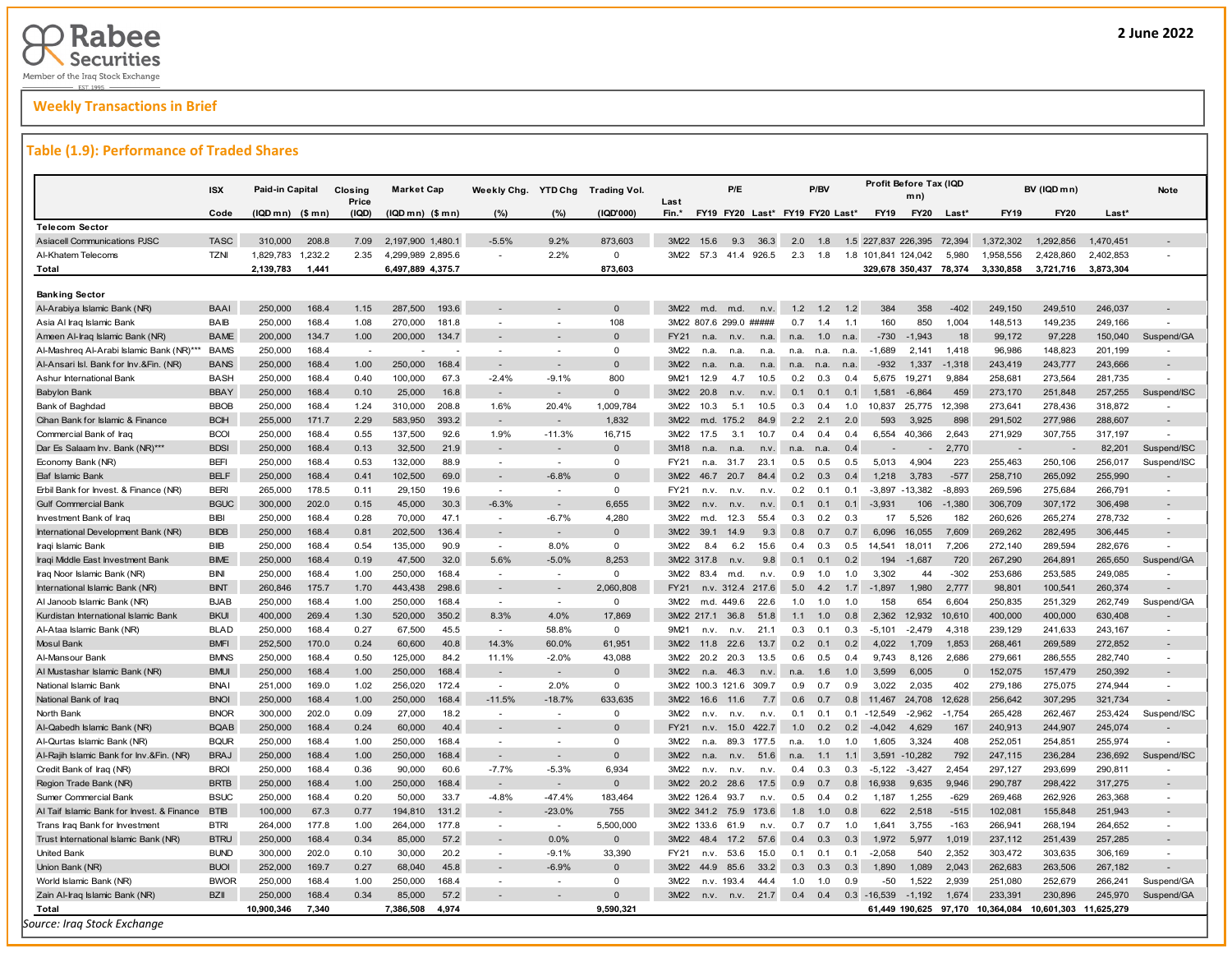

## **Table (2.0): Performance of Traded Shares**

|                                        | <b>ISX</b>  | Paid-in Capital  |       | Closing<br>Price | <b>Market Cap</b> |       | Weekly Chg. YTD Chg      |                          | <b>Trading Vol.</b> | Last        |                  | P/E         |                                 |                | P/BV        |      |                          | Profit Before Tax (IQD<br>mn) |          |                          | BV (IQD mn)              |           | Note           |
|----------------------------------------|-------------|------------------|-------|------------------|-------------------|-------|--------------------------|--------------------------|---------------------|-------------|------------------|-------------|---------------------------------|----------------|-------------|------|--------------------------|-------------------------------|----------|--------------------------|--------------------------|-----------|----------------|
|                                        | Code        | $(IQDmn)$ (\$mn) |       | (IQD)            | $(IQDmn)$ $($mn)$ |       | (%)                      | (%)                      | (IQD'000)           | Fin.*       |                  |             | FY19 FY20 Last* FY19 FY20 Last* |                |             |      | <b>FY19</b>              | <b>FY20</b>                   | Last*    | <b>FY19</b>              | <b>FY20</b>              | Last*     |                |
| <b>Industry Sector</b>                 |             |                  |       |                  |                   |       |                          |                          |                     |             |                  |             |                                 |                |             |      |                          |                               |          |                          |                          |           |                |
| <b>Baghdad for Packing Materials</b>   | <b>IBPM</b> | 1,080            | 0.7   | 2.00             | 2,160             | 1.5   |                          |                          | $\Omega$            |             | 3M22 114.0 311.2 |             | n.v                             | 2.0            | 2.1         | 2.0  | 22                       |                               | 26       | 1,046                    | 1,053                    | 1,099     |                |
| <b>Baghdad Soft Drinks</b>             | <b>IBSD</b> | 204,335          | 137.6 | 4.03             | 823,471           | 554.5 | $-6.1%$                  | $-0.5%$                  | 345,309             | 3M22        | 11.5             | 12.0        | n.a.                            | 1.6            | 1.7         | 1.6  | 57,217                   | 68,911                        | 6,606    | 366,178                  | 427,225                  | 507,173   |                |
| <b>Electronic Industries</b>           | <b>ELI</b>  | 18,000           | 12.1  | 0.45             | 8,100             | 5.5   | $\sim$                   | $\overline{\phantom{a}}$ | $\Omega$            | 6M17        | n.a.             | n.a.        | n.v                             | n.a.           | n.a.        | 0.6  |                          |                               | $-902$   |                          |                          | 12,921    | Suspend/ISC    |
| Fallujah for Construction Mat. (NR)    | <b>IFCM</b> | 3,120            | 2.1   | 3.35             | 10,452            | 7.0   | $-1.5%$                  | 14.2%                    | 30,297              |             | 9M21 166.9       | n.a.        | 73.2                            | 1.3            | n.a.        | 3.5  | 28                       |                               | 107      | 3,575                    |                          | 2,952     |                |
| Nationality H. Furniture (NR)***       | <b>IHFI</b> | 1,660            | 1.1   | 1.60             | 2,656             | 1.8   | 10.3%                    | 23.1%                    | 1,600               | <b>FY21</b> | n.a.             | n.v         | n.a.                            | n.a.           | 1.0         | 1.3  | $\sim$                   | $-63$                         | 204      |                          | 2,311                    | 2,107     |                |
| Al-Hilal Industries                    | <b>IHLI</b> | 12,375           | 8.3   | 0.85             | 10,519            | 7.1   | $-2.3%$                  | 77.1%                    | 91,550              | 9M21        | n.a.             | n.a.        | n.v                             | n.a.           | n.v.        | n.v  | $\overline{\phantom{a}}$ |                               | $-446$   | $\overline{\phantom{a}}$ | $-20,746$                | $-21,625$ |                |
| Iraqi for Carton Manufacturies         | <b>IICM</b> | 7,590            | 5.1   | 0.97             | 7,362             | 5.0   | 1.0%                     | $-7.6%$                  | 2.236               | 6M21        | n.a.             | n.a.        | n.v                             | n.a.           | n.a         | n.v  |                          |                               | $-149$   |                          |                          | $-3,643$  |                |
| Iraqi Date Processing & Marketing      | <b>IIDP</b> | 17,250           | 11.6  | 1.14             | 19,665            | 13.2  | 4.6%                     | $-1.7%$                  | 39                  |             | 9M21 281.8       | n.a.        | n.v                             | 1.0            | 1.0         | 0.9  | 80                       | 45                            | $-1,109$ | 20,996                   | 21,081                   | 21,030    |                |
| Iraqi Engineering Works                | <b>IIEW</b> | 1,500            | 1.0   | 4.65             | 6,975             | 4.7   | $\sim$                   | 80.2%                    | $\mathbf{0}$        | 3M22        |                  |             | n.v                             | n.a.           | n.a         | 7.1  |                          |                               | $-11$    |                          |                          | 976       |                |
| Iraqi For Tufted Carpets               | <b>IITC</b> | 500              | 0.3   | 16.70            | 8,350             | 5.6   | 0.4%                     | 11.3%                    | 13,322              | 3M22        | 6.7              | 8.1         | n.v                             | 1.8            | 1.8         | 3.0  | 749                      | 688                           | 226      | 2,514                    | 2,713                    | 2,756     | $\overline{a}$ |
| AI-Khazer for Construction M.          | <b>IKHC</b> | 1,100            | 0.7   | 2.30             | 2,530             | 1.7   | $\overline{\phantom{a}}$ | 21.1%                    | 26,773              |             | FY20 125.2       | 12.1        | 25.0                            | 1.1            | n.a.        | n.a  | 12                       | 101                           | 101      | 1,370                    |                          |           |                |
| AL-Kindi of Veterinary Vac             | <b>IKLV</b> | 5.940            | 4.0   | 1.51             | 8,969             | 6.0   | $-2.6%$                  | $-3.2%$                  | 5,506               | 3M22        |                  | 46.3 411.5  | n.v                             | 1.4            | n.a         | 1.3  | 217                      | 19                            | $-143$   | 7,092                    |                          | 7,125     |                |
| Al-Mansour Pharmaceutical Industries   | <b>IMAP</b> | 16,000           | 10.8  | 2.55             | 40,800            | 27.5  | 3.7%                     | 19.2%                    | 44,563              | 3M22        | n.v.             | n.v.        | n.v                             | 1.1            | 1.6         | 4.0  | $-1,961$                 | $-286$                        | $-64$    | 5,511                    | 5,755                    | 10,103    |                |
| Modern Chemical Industries (NR)        | <b>IMCI</b> | 180              | 0.1   | 100.00           | 18,000            | 12.1  | $\sim$                   | 43.9%                    | $\mathbf 0$         | 3M22        | n.v.             | n.v.        | n.a                             | 3.6            | 2.3         | 3.8  | $-42$                    | $-169$                        | $-18$    | 5.006                    | 4.838                    | 4.757     |                |
| Modern Construction Mat. (NR)          | <b>IMCM</b> | 5,371            | 3.6   | 0.47             | 2,524             | 1.7   |                          |                          | $\mathbf{0}$        | FY13        | n.a.             | n.a.        | 10.4                            | n.a.           | n.a         | 0.5  |                          |                               | 263      |                          |                          | 4,936     | Suspend/ISC    |
| National Comp. for Met. Ind. M.&B      | <b>IMB</b>  | 7,500            | 5.1   | 2.05             | 15,375            | 10.4  | $-8.9%$                  | $-11.6%$                 | 21,981              | 3M22        | n.v.             | n.v.        | n.a.                            | n.v.           | n.v.        | 2.9  | $-541$                   | $-299$                        | 189      | $-3,117$                 | $-3,246$                 | 5,251     |                |
| Modern Sew ing***                      | <b>IMOS</b> | 2,000            | 1.3   | 6.25             | 12,500            | 8.4   | $\overline{\phantom{a}}$ | 17.9%                    | 70,688              | 3M22        | 19.6             | 39.7        | 20.5                            | 2.9            | 5.2         | 3.6  | 391                      | 396                           | 152      | 2,230                    | 2,561                    | 3,476     |                |
| National Chemical & Plastic Industries | <b>INCP</b> | 15,188           | 10.2  | 2.33             | 35,387            | 23.8  | $-1.7%$                  | $-3.7%$                  | 27,354              | 9M21        | 28.1             | n.a.        | 31.4                            | 8.4            |             | 3.1  | 1,026                    |                               | 845      | 3,430                    |                          | 11,502    |                |
| Ready Made Clothes***                  | <b>IRMC</b> | 3,187            | 2.1   | 7.53             | 23.995            | 16.2  | $-40.5%$                 | $-42.1%$                 | 25.362              |             | 3M22 116.1 170.8 |             | 163.0                           | 10.7           | n.a.<br>8.8 | 9.8  | 198                      | 111                           | 21       | 1.864                    | 2,149                    | 2,458     |                |
|                                        | ITLI        |                  |       | 0.31             | 5,208             | 3.5   | ÷                        |                          | 0                   | <b>FY17</b> |                  |             |                                 |                |             |      |                          |                               | $-1,547$ |                          |                          |           |                |
| The Light and Mining Industries (NR)   |             | 16,800           | 11.3  |                  |                   |       |                          |                          |                     |             | n.a.             | n.a.        | n.v.                            | n.a.           | n.a.        | n.v  |                          |                               |          |                          |                          | $-19,806$ | Suspend/ISC    |
| Total                                  |             | 340,676          | 229.4 |                  | 1,064,999         | 717.2 |                          |                          | 706,580             |             |                  |             |                                 |                |             |      | 57,396 69,462            |                               | 4,352    | 417,697                  | 445,694                  | 555,549   |                |
|                                        |             |                  |       |                  |                   |       |                          |                          |                     |             |                  |             |                                 |                |             |      |                          |                               |          |                          |                          |           |                |
| <b>Hotel &amp; Tourism Sector</b>      |             |                  |       |                  |                   |       |                          |                          |                     |             |                  |             |                                 |                |             |      |                          |                               |          |                          |                          |           |                |
| Ashour Hotel (NR)                      | <b>HASH</b> | 376              | 0.3   | 8.80             | 3,312             | 2.2   | $-7.4%$                  | 37.5%                    | 44                  | 3M22        | n.v.             | n.v         | n.a.                            | 18.1           | 18.1        | 24.8 | $-29$                    | $\Omega$                      |          | 133                      | 133                      | 133       |                |
| <b>Baghdad Hotel</b>                   | <b>HBAG</b> | 3,844            | 2.6   | 8.01             | 30,790            | 20.7  | 0.1%                     | 2.4%                     | 6,105               | 3M22        | 13.5 142.4       |             | 13.7                            | 4 <sub>1</sub> | 4.7         | 3.5  | 2,386                    | 216                           | 560      | 7,827                    | 6,519                    | 8,695     |                |
| <b>Babylon Hotel</b>                   | <b>HBAY</b> | 2,000            | 1.3   | 85.00            | 170,000           | 114.5 | $\overline{\phantom{a}}$ | 6.3%                     | 1,615               | 3M22        | 36.2             | 80.3        | 35.9                            | 13.0           | 17.2        | 12.6 | 4,146                    | 1,933                         | 3,117    | 11,550                   | 9,013                    | 13,530    |                |
| <b>Ishtar Hotels</b>                   | <b>HISH</b> | 7,000            | 4.7   | 8.50             | 59,500            | 40.1  | $-6.6%$                  | 84.8%                    | 9,342               | 3M22        | n.a.             | n.v.        | n.a                             | n.a.           | 3.5         | 6.6  | $\sim$                   | $-1.907$                      | $-165$   | $\overline{\phantom{a}}$ | 10,499                   | 9,076     | $\blacksquare$ |
| Karbala Hotels***                      | <b>HKAR</b> | 7,500            | 5.1   | 0.95             | 7,125             | 4.8   |                          | 3.3%                     | $\Omega$            | 3M22        | n.v.             | 179.6 ##### |                                 | 0.8            | 0.7         | 0.9  | $-4$                     | 35                            | $-5$     | 8,170                    | 8,203                    | 8,197     |                |
| Mansour Hotel                          | <b>HMAN</b> | 2,923            | 2.0   | 13.50            | 39,461            | 26.6  | $-5.6%$                  | 28.6%                    | 4,044               | 3M22        | 50.2             | n.v.        | n.a                             | 9.0            | 9.5         | 13.1 | 757                      | $-1,104$                      | 303      | 4,201                    | 2,771                    | 3,009     |                |
| National Company for Tourism Inv       | <b>HNTI</b> | 6.253            | 4.2   | 11.70            | 73,162            | 49.3  | 33.0%                    | 35.3%                    | 880.797             | 3M22        | 44.2             | n a         | n.a                             | 4.2            | n.a.        | 4.4  | 1.286                    |                               | 43       | 13.548                   |                          | 16.610    |                |
| Palestine Hotel                        | <b>HPAL</b> | 4,470            | 3.0   | 8.25             | 36,878            | 24.8  | $\sim$                   | $-1.7%$                  | $\mathbf 0$         | 3M22        | 98.7             | n.a.        | n.a                             | 4.8            | n.a.        | 4.0  | 430                      | $\mathbf{r}$                  | 238      | 8,822                    | $\overline{a}$           | 9,133     | Suspend/GA     |
| Al-Sadeer Hotel***                     | <b>HSAD</b> | 1,363            | 0.9   | 14.50            | 19,762            | 13.3  | 7.4%                     | 35.5%                    | 52.532              | 3M22        | m.d.             | m.d.        | n.a.                            | n.v.           | n.a.        | 17.7 | $-146$                   |                               | $-26$    | $-819$                   |                          | 1,118     |                |
| Mosul Dam Tourist Village (NR)         | <b>HTVM</b> | 240              | 0.2   | 6.27             | 1,505             | 1.0   | ÷,                       | 71.8%                    | 0                   | 3M22        | 12.1             | n.v.        | n.v.                            | n.v.           | n.v.        | n.a. | 109                      | $-177$                        | 11       | $-1,417$                 | $-1,579$                 |           |                |
| <b>Total</b>                           |             | 35,969           | 24.2  |                  | 441,494           | 297.3 |                          |                          | 954,480             |             |                  |             |                                 |                |             |      | 8,936                    | $-1,003$                      | 4,077    | 52,017                   | 35,559                   | 69,501    |                |
|                                        |             |                  |       |                  |                   |       |                          |                          |                     |             |                  |             |                                 |                |             |      |                          |                               |          |                          |                          |           |                |
| <b>Services Sector</b>                 |             |                  |       |                  |                   |       |                          |                          |                     |             |                  |             |                                 |                |             |      |                          |                               |          |                          |                          |           |                |
| Al-Ameen Estate Inv                    | SAEI        | 6,960            | 4.7   | 1.50             | 10.440            | 7.0   |                          |                          | $\Omega$            | 3M22        | 30.7             | 30.1        | 51.3                            | 0.7            | 07          | 1.4  | 169                      | 174                           | $-38$    | 6,453                    | 7,093                    | 7,308     |                |
| AL-Badia for General Trans             | <b>SBAG</b> | 2,200            | 1.5   | 0.59             | 1,298             | 0.9   | ÷,                       |                          | $\mathbf 0$         | <b>FY17</b> | n.a.             | n.a.        | n.v.                            | n.a.           | n.a.        | 1.2  |                          |                               | $-339$   | $\overline{\phantom{a}}$ |                          | 1,121     | Suspend/ISC    |
| <b>Baghdad Passengers Transport</b>    | <b>SBPT</b> | 1,000            | 0.7   | 28.65            | 28,650            | 19.3  | $-1.0%$                  | 4.2%                     | 43,524              | 3M22        | 10 <sub>1</sub>  | 11.9        | 15.3                            | 4.6            | 4.5         | 5.1  | 1,785                    | 1,559                         | 1,078    | 3,891                    | 4,107                    | 5,623     |                |
| Ibdaa Al-Sharq Al-Aw sat G. Cont. (NR) | <b>SIBD</b> | 3.000            | 2.0   |                  |                   |       |                          |                          | $\Omega$            | 3M22        | n.a.             | n.a.        | n.a.                            | n.a.           | n.a.        | n.a  | 164                      | 201                           | $-48$    | 4,510                    | 4,682                    | 4.624     |                |
| Iraqi for General Transp. (NR)         | <b>SIGT</b> | 3,900            | 2.6   | 1.14             | 4,446             | 3.0   | $\overline{\phantom{a}}$ |                          | $\Omega$            | 3M21        | n.a.             |             | n.v                             | n.a            | n.a         | 1.4  |                          |                               | $-29$    |                          |                          | 3,183     | Suspend/ISC    |
| Iraqi Land Transport                   | SILT        | 14,000           | 9.4   | 1.55             | 21,700            | 14.6  | i.                       | - 1                      | $\mathbf 0$         | 3M20        | n.v.             | n.a.        | n.v                             | 2.7            | n.a.        | 2.8  | $-1,226$                 |                               | 424      | 7,733                    | $\overline{\phantom{a}}$ | 7,733     | Suspend/ISC    |
| Kharkh Tour Amuzement City***          | <b>SKTA</b> | 1,500            | 1.0   | 2.73             | 4,095             | 2.8   | 1.1%                     | $-9.0%$                  | 293,686             |             | 3M22 151.7       | n.v         | 3.9                             | 4.1            | 3.9         | 2.5  | 34                       | $-42$                         | 263      | 1,161                    | 1,119                    | 1,641     |                |
| Al-Mosul for Funfairs***               | <b>SMOF</b> | 1,500            | 1.0   | 11.65            | 17.475            | 11.8  | 2.2%                     | 3.1%                     | 8,653               | 3M22        |                  | 50.7 346.2  | 161.0                           | 6.5            | 6.4         | 8.4  | 252                      | 37                            | $-55$    | 1,982                    | 2.021                    | 2.084     |                |
| Mamoura Real-estate Inv                | <b>SMRI</b> | 22,780           | 15.3  | 3.25             | 74,035            | 49.9  | 4.8%                     | 33.2%                    | 205,595             | 3M22        | m.d.             | m.d.        | 51.3                            | 1.7            | 3.0         | 3.0  | $\overline{\mathbf{1}}$  | 27                            | 57       | 23,364                   | 23,391                   | 24,797    |                |
| AL-Nukhba for Construction             | SNUC        | 2,066            | 1.4   | 0.36             | 744               | 0.5   | $-10.0%$                 | $-28.0%$                 | 1,080               | 9M21        | n.v.             | n.v.        | 350.6                           | 0.3            | 0.3         | 0.3  | $-13$                    | $-12$                         | 5        | 2,528                    | 2,516                    | 2,516     |                |
|                                        |             |                  |       |                  | 162,883           | 109.7 |                          |                          |                     |             |                  |             |                                 |                |             |      | 1,165                    | 1,944                         | 1,318    | 51,623                   | 44,929                   | 60,631    |                |
|                                        |             | 58,906           | 39.7  |                  |                   |       |                          |                          | 552,537             |             |                  |             |                                 |                |             |      |                          |                               |          |                          |                          |           |                |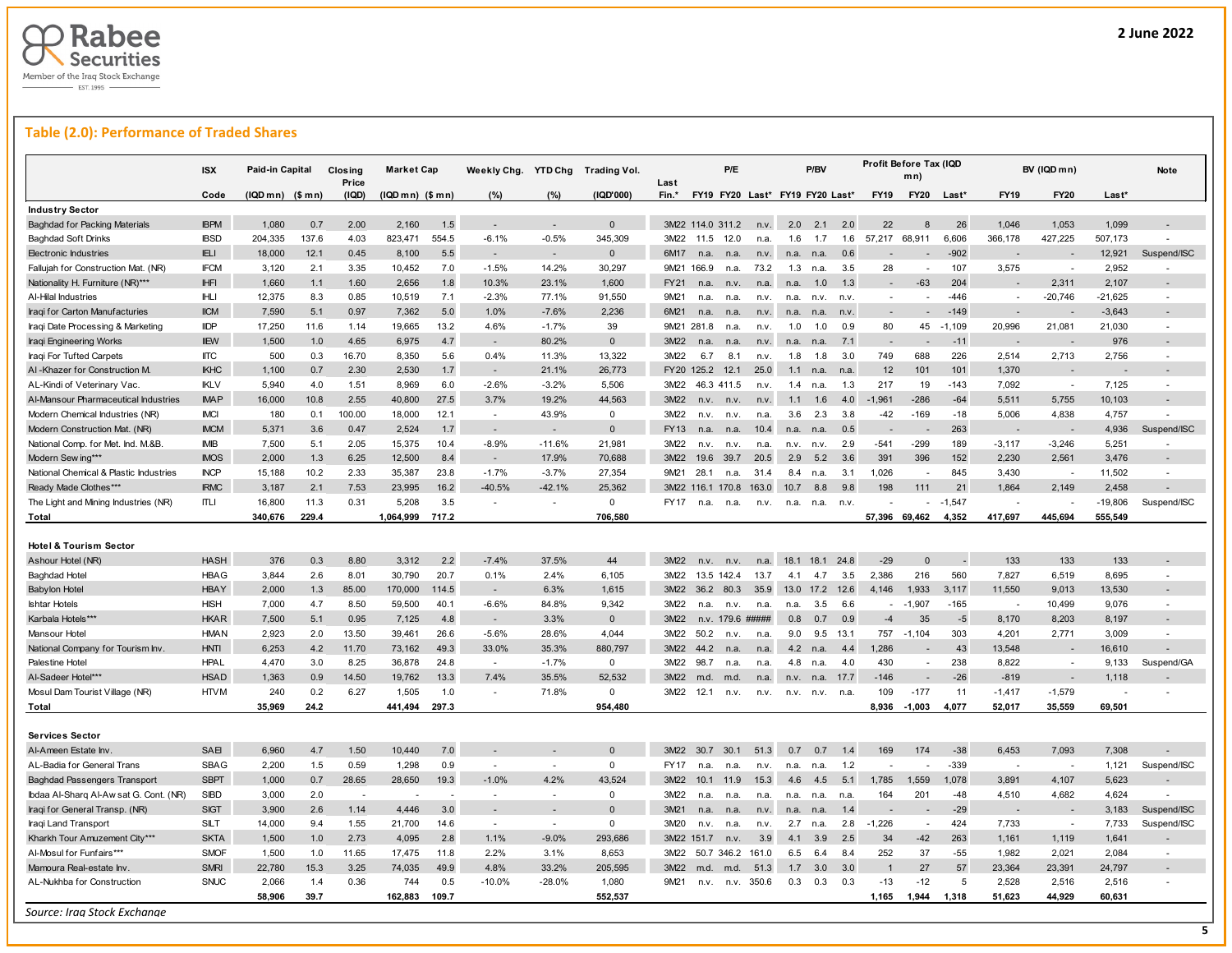### **Table (2.1): Performance of Traded Shares**

|                                        | <b>ISX</b>  | <b>Paid-in Capital</b> |       | Closina<br>Price | <b>Market Cap</b> |        | Weekly Chg.       | <b>YTD Chg</b>           | Trading Vol.   | Last             |                  | P/E        |                                 |      | P/BV           |     |                         | Profit Before Tax (IQD<br>mn) |        |             | BV (IQD mn)              |            | <b>Note</b>              |
|----------------------------------------|-------------|------------------------|-------|------------------|-------------------|--------|-------------------|--------------------------|----------------|------------------|------------------|------------|---------------------------------|------|----------------|-----|-------------------------|-------------------------------|--------|-------------|--------------------------|------------|--------------------------|
|                                        | Code        | $(IQDmn)$ (\$mn)       |       | (IQD)            | $(IQDmn)$ (\$mn)  |        | (%)               | (%)                      | (1QD'000)      | Fin.*            |                  |            | FY19 FY20 Last* FY19 FY20 Last* |      |                |     | <b>FY19</b>             | <b>FY20</b>                   | Last*  | <b>FY19</b> | <b>FY20</b>              | $Last*$    |                          |
| <b>Agriculture Sector</b>              |             |                        |       |                  |                   |        |                   |                          |                |                  |                  |            |                                 |      |                |     |                         |                               |        |             |                          |            |                          |
| Al-Ahlyia for Agricultural Prod.       | <b>AAHP</b> | 575                    | 0.4   | 0.94             | 541               | 0.4    |                   |                          | 18             | 9M21             | 30.5             | 34.8       | n.v.                            | 1.8  | 2.0            | 1.7 | 21                      | 18                            | $-9$   | 348         | 327                      | 313        | $\overline{a}$           |
| Iraqi Agricultural Products Mark. Meat | AIPM        | 5,000                  | 3.4   | 4.80             | 24,000            | 16.2   | $\overline{a}$    | 6.7%                     | 12,738         | 3M22             |                  | 43.6 735.2 | 45.3                            | 3.0  | 2.8            | 2.4 | 641                     | 36                            | 133    | 8.034       | 8,162                    | 9.946      | $\overline{a}$           |
| Iraqi Agricultural Products            | <b>AIRP</b> | 360                    | 0.2   | 21.00            | 7.560             | 5.1    |                   | 13.5%                    | 7.392          | 3M22             | 32.3             | 34.3       | 12.6                            | 1.7  | 1.8            | 2.7 | 158                     | 156                           | 151    | 2,532       | 2,504                    | 2.753      | $\overline{\phantom{a}}$ |
| Iraqi for Seed Production***           | AISP        | 20,000                 | 13.5  | 10.33            | 206,600           | 139.1  | $-8.6%$           | 14.7%                    | 670.980        | 9M21             | 16.7             | 7.9        | n.v.                            | 3.3  | 3.0            | 2.7 | 4.741                   | 14.088                        | 8.356  | 24,344      | 36,376                   | 76,689     |                          |
| Modern Animal & Agr. Production        | <b>AMAP</b> | 4.101                  | 2.8   | 0.21             | 861               | 0.6    |                   | $\overline{a}$           | $\Omega$       | 6M20             | n.a.             | n.a.       | 9.8                             | n.a. | n.a.           | 0.2 |                         |                               | 44     |             | $\overline{\phantom{a}}$ | 4.066      | Suspend/ISC              |
| Middle East Prod, & Marketing-Fish     | <b>AMEF</b> | 300                    | 0.2   | 8.25             | 2.475             | 1.7    |                   | $\overline{\phantom{a}}$ | $\Omega$       | 6M21             | n.v.             | n.v.       | n.v.                            | 1.9  | 4.3            | 3.4 | $-174$                  | $-42$                         | 44     | 1.383       | 664                      | 722        | Suspend/GA               |
| AL - Rebas for Poultry & Feed          | <b>AREB</b> | 30,000                 | 20.2  | $\sim$           |                   |        |                   |                          | $\Omega$       | FY21             | n.a.             | n.a.       | n.a.                            |      | n.a. n.a. n.a. |     | 2.794                   | 3.194                         | $-295$ | 41,062      | 17,682                   | 51,386     |                          |
| Total                                  |             | 30.336                 | 20.4  |                  | 242.037           | 163.0  |                   |                          | 691.128        |                  |                  |            |                                 |      |                |     |                         | 5.386 14.257                  | 8.718  | 36.641      | 48.032                   | 94.489     |                          |
| <b>Insurance Sector</b>                |             |                        |       |                  |                   |        |                   |                          |                |                  |                  |            |                                 |      |                |     |                         |                               |        |             |                          |            |                          |
| AHliya For Insurance (NR)              | <b>NAHF</b> | 7,000                  | 4.7   | 0.50             | 3,500             | 2.4    | $\sim$            | $-9.1%$                  | $\Omega$       | 3M22             | n.v.             | n.v.       | 6.5                             | 0.5  | .5             | 0.5 | $-271$                  | $-113$                        | 126    | 2,168       | 2,075                    | 7,316      |                          |
| Al-Ameen for Insurance***              | <b>NAME</b> | 4,690                  | 3.2   | 0.60             | 2,814             | 1.9    | $-4.8%$           | $-8.8%$                  | 1,039          |                  | 3M22 118.2       | 19.9       | 7.3                             | 0.7  | 0.7            | 0.6 | 26                      | 144                           | 79     | 4.040       | 4,228                    | 4,616      | $\sim$                   |
| Dar Al-Salam for Insurance (NR)        | <b>NDSA</b> | 7.000                  | 4.7   | 0.39             | 2.730             | 1.8    | $\qquad \qquad -$ | $-32.8%$                 | $\overline{0}$ | 9M <sub>21</sub> | 33.0             | 48.7       | 39.5                            | 0.6  | 0.8            | 0.4 | 162                     | 161                           | -5     | 8,055       | 8.077                    | 7.688      | $\sim$                   |
| Gulf Insurance&Reinsurance***          | <b>NGIR</b> | 7.000                  | 4.7   | 0.28             | 1.960             | 1.3    | $\overline{a}$    | $-58.2%$                 | 2.261          |                  | 9M21 123.9 323.2 |            | 22.5                            | 0.6  | 2.1            | 0.3 | 13                      | 18                            | 65     | 2,361       | 2,366                    | 7.605      |                          |
| Al-Hamraa for Insurance (NR)***        | <b>NHAM</b> | 25,000                 | 16.8  | 0.80             | 20,000            | 13.5   | 14.3%             | $-18.4%$                 | 8              | 3M22             | 5.0              | 3.3        | n.a.                            | 0.3  | 0.3            | 1.8 | 686                     | 1.057                         | 841    | 9,287       | 10,578                   | 11.351     |                          |
| Total                                  |             | 50.690                 | 34.1  |                  | 31.004            | 20.9   |                   |                          | 3.308          |                  |                  |            |                                 |      |                |     | 617                     | 1.267                         | 1.116  | 25.911      | 27.323                   | 38.576     |                          |
| <b>Investment Sector</b>               |             |                        |       |                  |                   |        |                   |                          |                |                  |                  |            |                                 |      |                |     |                         |                               |        |             |                          |            |                          |
| Al-Ameen Financial Inv. (NR)           | <b>VAMF</b> | 1,500                  | 1.0   | 0.55             | 825               | 0.6    | $\sim$            | $-8.3%$                  | $\Omega$       | 3M22             |                  | n.v. 404.9 | 106.8                           | 1.6  | 1.3            | 0.5 | $-7$                    | $\mathbf{3}$                  | $-1$   | 827         | 829                      | 1,536      |                          |
| AL-Batek Investment (NR)               | <b>VBAT</b> | 1.000                  | 0.7   | 0.45             | 450               | 0.3    |                   | $\sim$                   | $\Omega$       | FY19 558.5       |                  | n.a.       | 558.5                           | 0.4  | n.a.           | 0.4 |                         |                               |        | 1.220       | $\sim$                   | 1.220      | Suspend/ISC              |
| Al-Khair for Financial Inv. (NR)       | <b>VKHF</b> | 7,000                  | 4.7   | 0.10             | 700               | 0.5    |                   |                          | $\Omega$       | 6M20             | n.v.             | n.a.       | n.v.                            | 0.8  | n.a.           | 0.3 | $-1.246$                |                               | $-54$  | 2,048       | $\sim$                   | 2.048      | Suspend/ISC              |
| Bain Al-Nahrain Financial Inv. (NR)    | <b>VMES</b> | 1.000                  | 0.7   | 0.90             | 900               | 0.6    |                   | $\sim$                   | $\mathbf{0}$   | 3M22             | n.v.             | n.v.       | n.v.                            | 1.8  | l.9            | 1.9 | $-96$                   | $-35$                         | $-52$  | 498         | 464                      | 466        |                          |
| AL-Wiaam for Financial Inv. (NR)       | <b>VWIF</b> | 2,000                  | 1.3   | 0.25             | 500               | 0.3    |                   | $-7.4%$                  | $\Omega$       | 3M22             | 24.3             | 12.8       | 11.5                            | 0.7  | 0.7            | 0.3 | 63                      | 120                           | $-17$  | 1,890       | 1,992                    | 1.949      | $\overline{a}$           |
| Al-Zaw raa for Financial Inv. (NR)     | <b>VZAF</b> | 1.150                  | 0.8   | 0.20             | 230               | 0.2    |                   | $\overline{\phantom{a}}$ | $\Omega$       | 3M22             | n.v.             | n.v.       | n.v.                            | 0.4  | 0.3            | 0.2 | $-58$                   | $-71$                         | $-4$   | 1,062       | 1,167                    | 946        |                          |
| Total                                  |             | 13.650                 | 9.2   |                  | 3.605             | 2.4    |                   |                          | $\sqrt{2}$     |                  |                  |            |                                 |      |                |     | $-1.343$                | 17                            | $-127$ | 7.546       | 4.452                    | 8.165      |                          |
| <b>Grand Total</b>                     |             | 13,570,356             | 9.138 |                  | 15.830.420        | 10.660 |                   |                          | 13.371.958     |                  |                  |            |                                 |      |                |     | 463,282 627,006 194,997 |                               |        | 14,286,376  | 14.929.009               | 16.325.496 |                          |

*Source: Iraq Stock Exchange*

\*Average data was calculated according to the recent twelve months, by dividing the total trading volume in the last twelve months by the total number of trading days (excluding the No. of days shares were suspended due to *\*\* Last Financials: The date of the most recent financial statements.* 

P/E (Last): While calculating P/E (Last), we divided "Current Mcap" to "trailing net profit" when the recently announced financial statements are for the interim period. For the companies which trailing profit cannot be ca *we divided "Current MCap" to "annualized YTD profit," while calculating P/E (Last). We adjusted unaudited profit before tax values by deducting 15% income tax, while calculating annualized YTD profit.*

 *P/BV (Last): Calculated by dividing "Current Mcap" to "BV in its Last Financials".*

Iraqi banks started to publish IFRS annual reports starting 2016; however, interim period results are available according to Iraqi accounting rules. As a result, we will continue to depend only on the financial results pre *rules to be able to work with consistent data till the financial statements for both quarterly and annual data will be available according to IFRS standards.* 

\*\*\*When the original shares resume trading, we start using the number of shares that the company will reach after the capital increase with the assumption that the capital increase was reflected to the price of the shares. *Mcap.*

*Note: "Suspend/ISC" companies are not trading due to ISC Instructions.*

 *"Suspend/GA" companies are not trading due to General Assembly Meetings.*

"(NR)": These are the companies which are trading in the Non-Reaular market (in compliance with Irga Securities Commission law numbered 132/9 on 20/12/2012). These companies were moved to the secondary market (non-reaular) decrease in their trading volume and the number of days that these companies are being traded for. Please note, according to the Regulations of the Secondary Market, in each trading session, the average share price will be maximum increase and decrease of +/- 20% will be based on the average price in the previous session. The price should be valid during three effective trading sessions after the listing, and it will be free in the first tra "We use the FX rate given by the bank that Rabee Securities makes its banking transactions while calculating the dollar values in our research reports instead of CBI market FX rate to be more conservative."

L